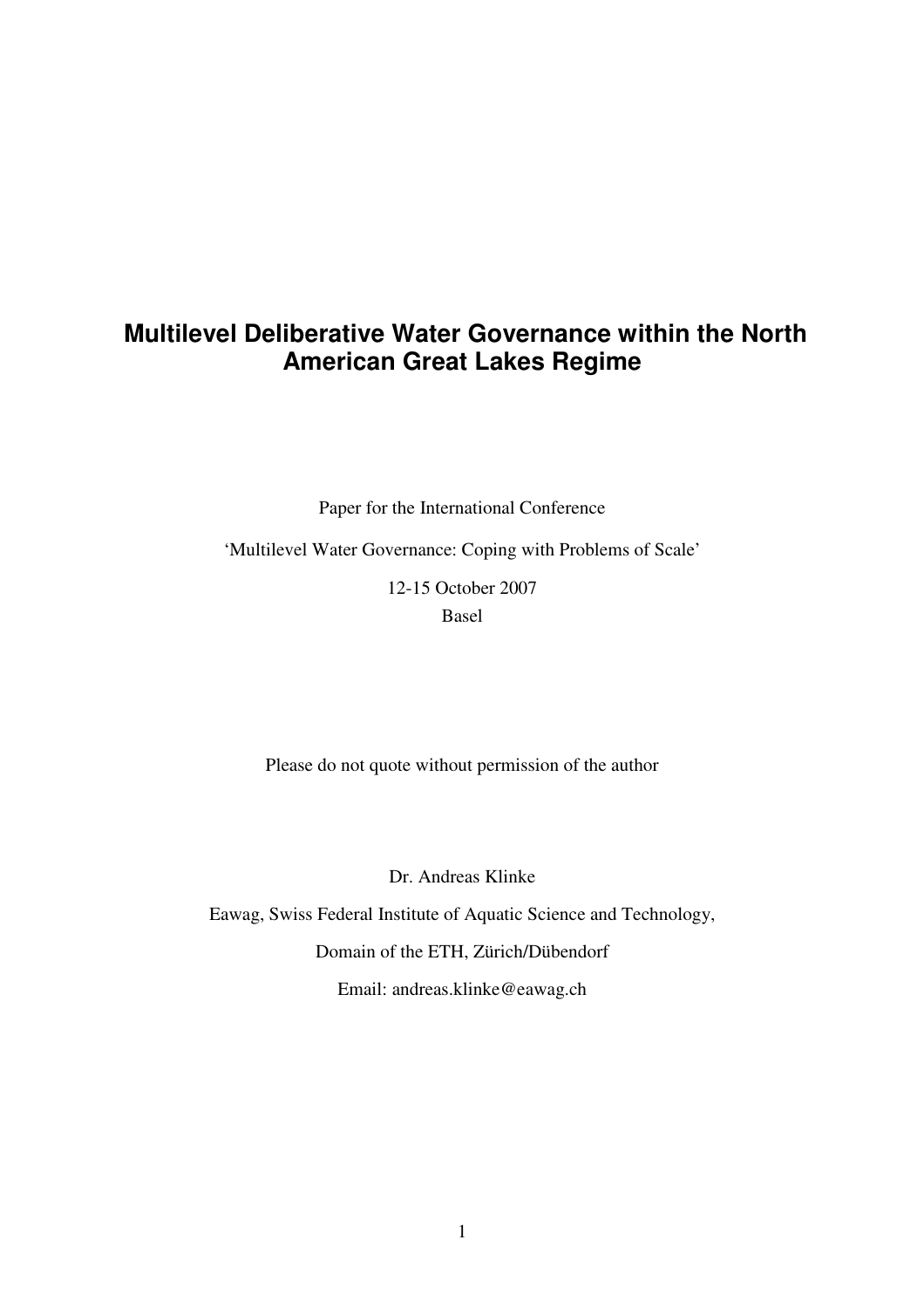#### 1. Introduction

Public policymaking has increasingly been faced two major challenges, which can be observed in particular in the fields of environmental, new technological and security policy. The first challenge relates to phenomenological aspects that characterise the intrinsic conflict potentials of subjects of public policymaking. These conflict potentials are complexity, scientific uncertainty and socio-political ambiguity, which are triggered and amplified by functional and structural interdependencies between human societies and natural, technological, economic, political, social, and cultural systems. The conflict potentials can exceed physical boundaries, disciplinary bonds, territorial statehood, and political spheres of influence. Corresponding effects are pervasive and impacting areas beyond the primary issue area. Policymaking in traditional political institutions is often overstrained to cope adequately with these conflict potentials. The second challenge concerns the shifting patterns of public authority and the transformation of public policymaking from state-centric, interventionist governing to integrative governance and its corresponding institutional change. Policymaking by government has not become obsolete, but it faces alterations, which are the subject of an ongoing debate in political science. This raises challenging research questions how state-driven policymaking is currently being transformed and what kind of transformative effects can be observed and identified. These questions are not yet systematically addressed by generally recognised theoretical conceptions and empirical research. Some scholars ascribe these deficits in social and political science research to the application of methodological nationalism, i.e. the nation state dominates as the central political and social unit and is unquestioned as analytical premise in most instances (Beck 2004; Zürn 2002).<sup>1</sup> A more theoretical-conceptually and empirically based understanding of changes in public policymaking is of essential interest for political science.

This article draws attention to two aspects with regard to the transformation of public policymaking: First, due to the disentanglement of public governance from traditional political institutions, new non-hierarchical and communicative modes and arrangements of governance have been emerged, for which the normative criteria of the traditional political structures and interactions do not seem to be adequate to appraise those new forms. Second, public policymaking is increasingly characterised by a shift from governmentally driven policies and intraand intergovernmental cooperation to the inclusion of civil-societal and economic actors and new forms of public-private cooperation. The article argues that public deliberation is an adequate, new governance mode which is qualified for handling conflict potentials of complexity, uncertainty and ambiguity in public policymaking and thereby including non-state actors in a horizontal and dialogue-oriented way. For this purpose I pursue an approach that goes beyond the methodological nationalism and lies across different sub-disciplines and controversial theories in political science. The article combines governance theory and deliberative democracy theory<sup>2</sup> against the background of the assumption that a democratic mode of governance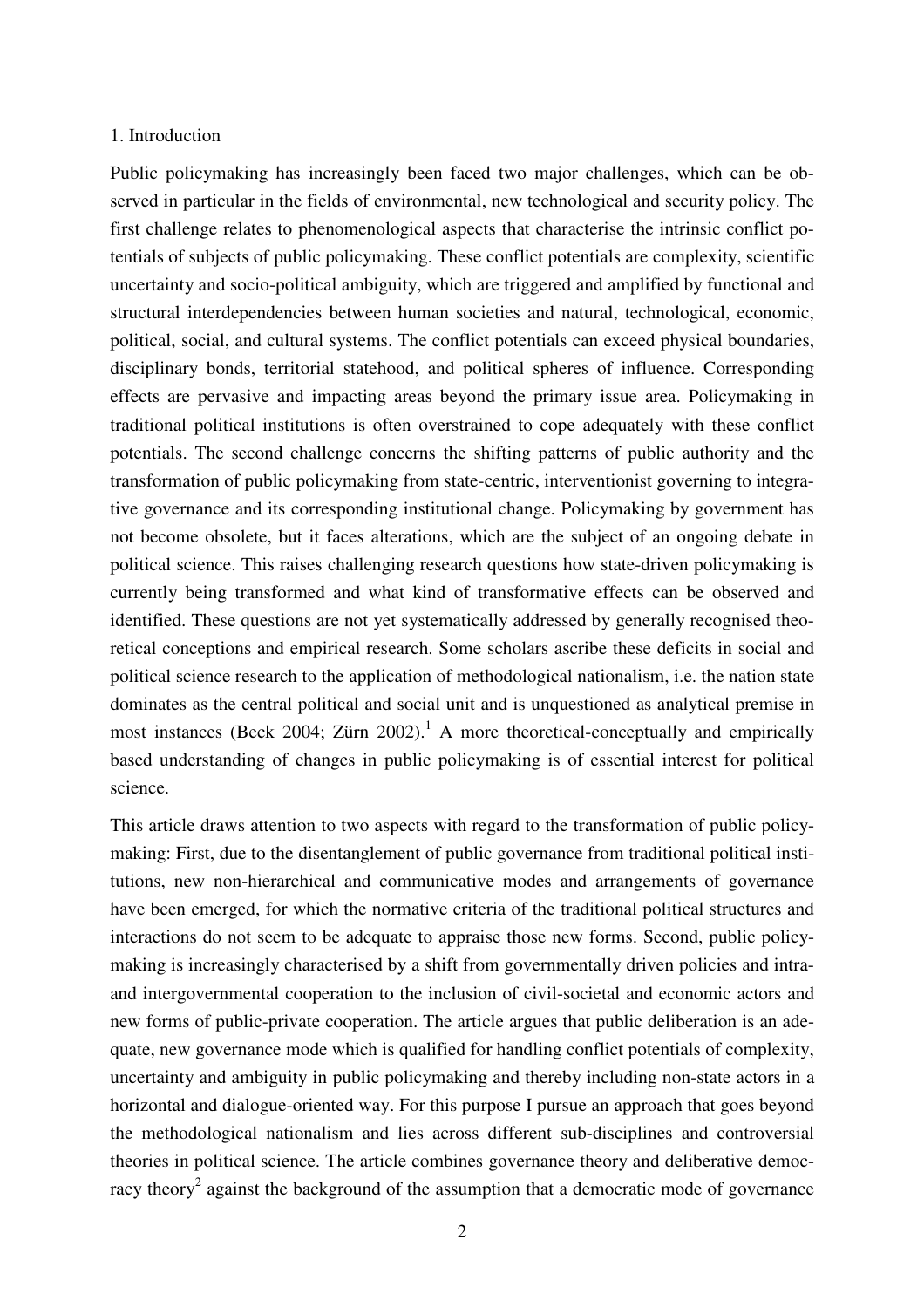provides a general orientation for good public policymaking (cf. Huntington 1991). In favour of a conceptual perspective that interfaces governance research and public deliberation the following rationales can be argued:

- Public deliberation conceptually overcomes the democratic tension between input, i.e. the participation of citizens, and output, i.e. the product of democratic decision making. Input-oriented quality will not be achieved to the disadvantage of output-quality or vice versa.
- Public deliberation does not rely on a territorially defined polity of a state, it rather constitutes on a functionally defined public space that can exceed national borders.
- Public deliberation disengages from the perspective of state-centrism and pays particular attention to the integration of non-state actors. Within the scope of deliberation publicprivate networks will be established, which are significantly influenced by non-state actors.
- The conditions of governance across national boundaries do not necessarily feature insurmountable structural restraints for the implementation of public deliberation. There are institutional frameworks in which public deliberation can succeed.

While the implementation of public deliberation has been at least partially realised through public participation procedures of alternative conflict resolution such as mediation, negotiated-rule making, citizen panel or jury, and public advisory council in environmental policymaking, risk and technology assessment and spatial planning in the USA and in Canada (Bingham 1986; Goldberg et al. 1992) and even on the transnational level (Klinke 2006), participatory procedures have been rather rarely and tentatively used in Europe (Weidner 1998). Since the beginning of the 80ies the American Congress has passed several laws to promote the application of alternative resolution procedures. The Administrative Dispute Resolution Act of 1990 is the most innovative approach to put into practice public deliberation because it authorised all federal agencies to apply procedures, which participate affected or interested citizens (Elliot 1998: 61). There is a similar development in Canada observable through the Canadian Environmental Assessment Act, which admits procedures of alternative conflict resolution in environmental policymaking (Sigurdson 1998). The following article draws attention to an empirical case of good practice of public deliberation in environmental policymaking within the Canada-US Great Lakes-regime, from which lessons can be learnt on prerequisites and means how to design institutionally public deliberation in public policymaking in similar cases.

The article is organised as follows. First, I outline the process of transformation of public authority from state-centric policymaking to horizontal modes of governance including nonstate actors. Subsequently, I address those phenomenological characteristics of public policy subjects, namely complexity, uncertainty and ambiguity, which trigger conflict potential in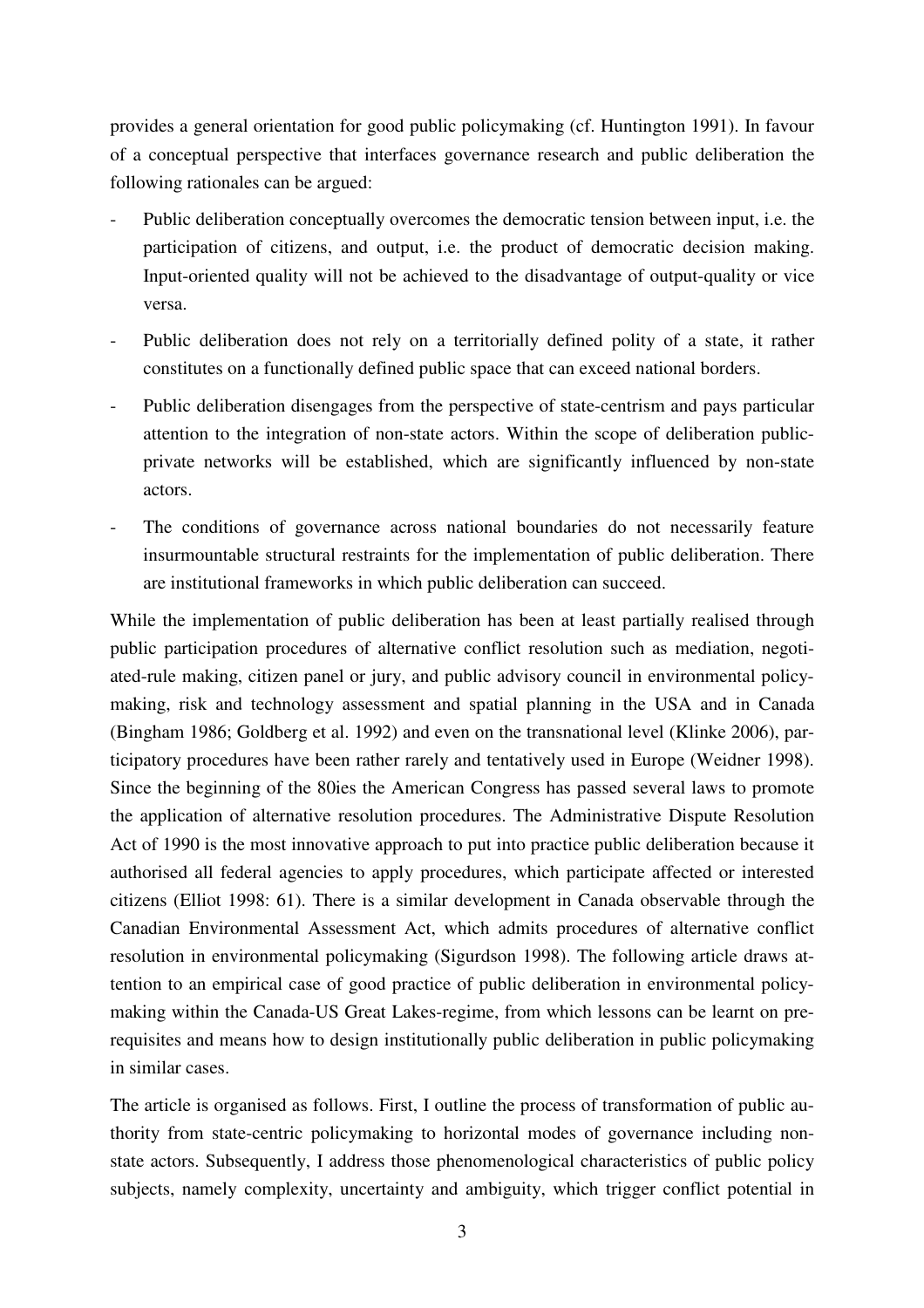public policymaking. In the next section, I relate the identified conflict potentials to different discourse approaches and explain how the specific rationales of the different discourses foster the resolution of the conflict potentials. In the following section, I develop a normativeanalytical model of public deliberation and argue that this approach is most adequate to incorporate the different discourses and to realise a legitimate and effective way of public policymaking. Afterwards, I examine the Great Lakes-regime by means of the categories and criteria of the model of public deliberation. I reveal a multilevel participation and network system of deliberative governance from which lessons can be learnt. The article concludes on prerequisites and means how to design a deliberative governance approach of consecutive public participation forms for public policymaking.

#### 2. The Transformation of Public Policymaking and Governance

During the last fifteen years, there has been a dynamic increase of research on governance in political science, in particular in public policy, European integration and international relations, in which different points of view are stressed.<sup>3</sup> The governance research addresses policymaking on the subnational, national, European, international, and global level as well as in multilevel systems. In contrast to the hierarchical enforceability of state-centric policymaking and governing, governance embodies a horizontally organised structure of functional selfregulation encompassing state and non-state actors agreeing on collectively binding decisions and policies without superior authority (Mayer et al. 1993; Wolf 1999). The degree of institutionalisation of the functional self-regulation within and beyond the state as well as the interaction and coordination of different institutions and heterogeneous actors define governance, i.e. the involved actors govern themselves by means of institutionalised arrangements. According to the distinction "governance through government", "governance with government" and "governance without government" (Czempiel and Rosenau 1992), the spectrum of governance can conceptually be seen as a continuum between mere intra- and intergovernmental cooperation on the one side and the entire civil-societal self-organisation on the other side. The governance research in political science includes an analytical and a normative perspective and can be subdivided into three fields of research (Gehring 2004: 334; Jachtenfuchs 2003; Zürn 2003: 26). The first research field addresses the prerequisites of cooperation through international institutions which are accomplished in the shadow of "anarchy" in the international system. It thus refers to the procedural dimension of politics in governance. The second field of study relates to the substantial dimension of policy, i.e. it deals with the problem solving potential of different forms of institutional cooperation. The discussion on global governance reflects the third field of investigation, in which the symbiosis of different sectoral institutions, the inclusion of non-state actors and new modes of governance aiming at good political order are explored. It accentuates the formal dimension of polity addressing the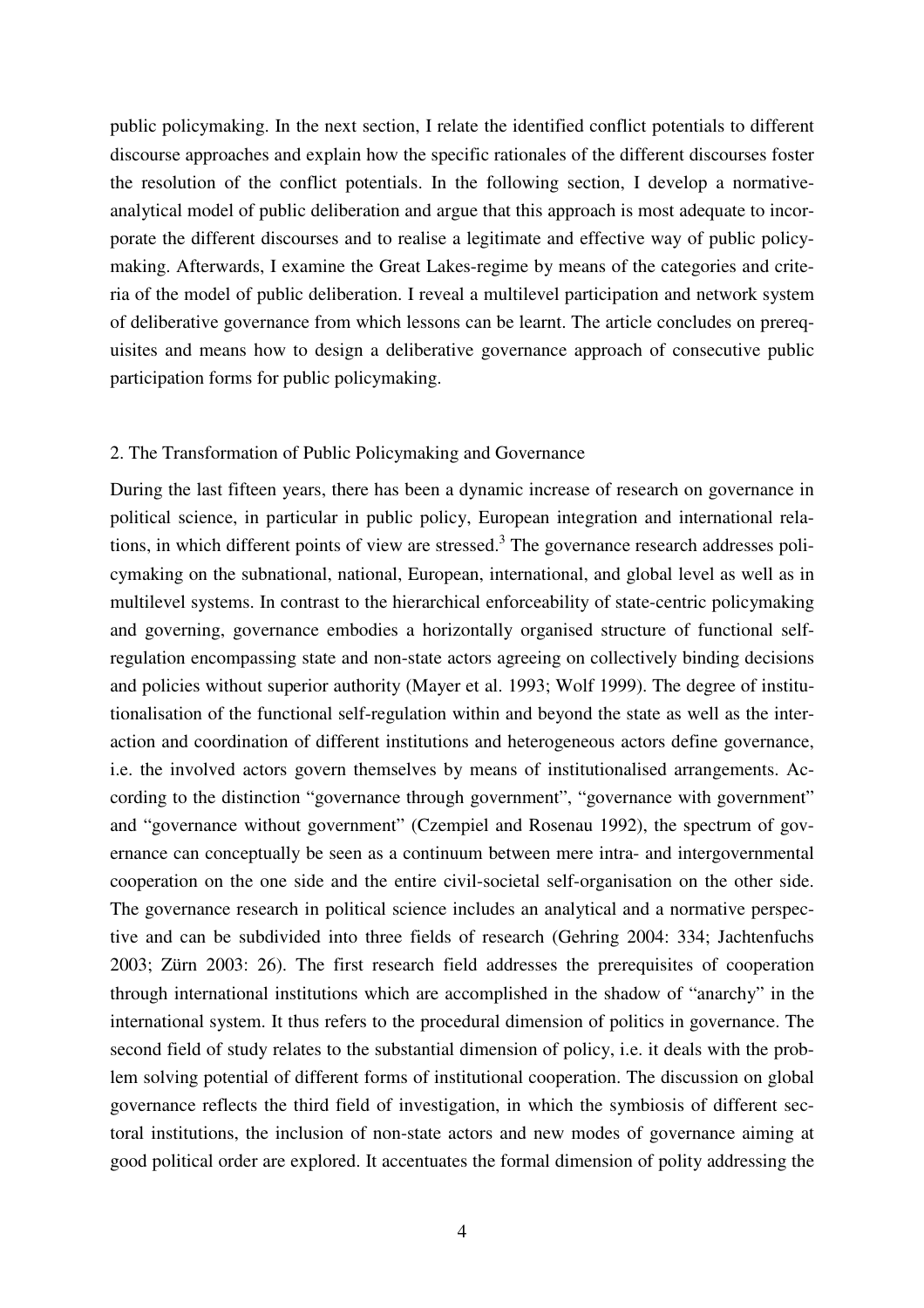criteria of democratic legitimacy and justice. My argumentation for public deliberation in public policymaking mainly addresses the second and third research field of governance.

Traditionally public authority and public policymaking were considered to rest primarily with the government, but this assumption has been challenged by a transformation, which has come under scrutiny theoretically as well as empirically. On the substantial dimension of governance shifting patterns are observable, i.e. the prevalence of public policymaking through state-centric governing has been increasingly displaced by more inclusive and integrated governance involving civil-societal (e.g. science, nongovernmental organisations, epistemic communities, associations) and economic actors (e.g. businesses, industry, transnational and multinational corporations) and the emergence of new forms of public-private cooperation and arrangements. Non-state actors play a growing relevant role and become more importance, since they have decisive advantages of information and resources compared to states (Cutler et al. 1999; Reinicke 1998). Communication, interaction and cooperation between governmental, civil-societal and economic actors are characterised by horizontally and dialogueoriented patterns. While in the food, chemical and pharmaceutical regulation, for example, governmental institutions are responsible to collect and appraise the data and information required for scientific assessment within the process of public policymaking, industry has been acknowledged the competence and capacity to produce these data and information and even preliminary assessments. The central role of states and the hierarchy between state and non-state actors decrease and public-private cooperation and arrangements emerge to a greater extent. For example, the pharmaceutical company Merck & Co cooperates with the Costa Rica's National Biodiversity Institute on behalf of the government of Costa Rica in order to exploit the genetic resources of the rain forest in Costa Rica. The agreement gives Merck the right to screen the genetic information of plants and animals they collect in the rain forest. Merck did not only commit to sharing any profit with the Government of Costa Rica, it also transfers knowledge to Costa Rica's scientists. So the country can develop own capacities to test plants for genetic and medicinal properties that can be sold to overseas markets.

Governance proceeds in multilevel structures and networks of public and private actors. Governance has been disentangled from traditional political institutions within and beyond the state and has created new forms and arrangements of governance. According to governance research, in which the analytical perspective has evolved from prerequisites of cooperation to problem solving capability, the inclusion of non-state actors and the emergence of publicprivate cooperation poses challenging research questions. First, the normative criteria of the traditional political structures and interactions do not seem to be adequate for those new forms. Since the structures, interactions and division of functions in public-private arrangements are not yet fully understood, a comprehension of the new patterns and a system of appraisal categories for those need to be elaborated. Second, the increasing authority of economic and civil-societal actors raises questions with regard to their legitimacy and effective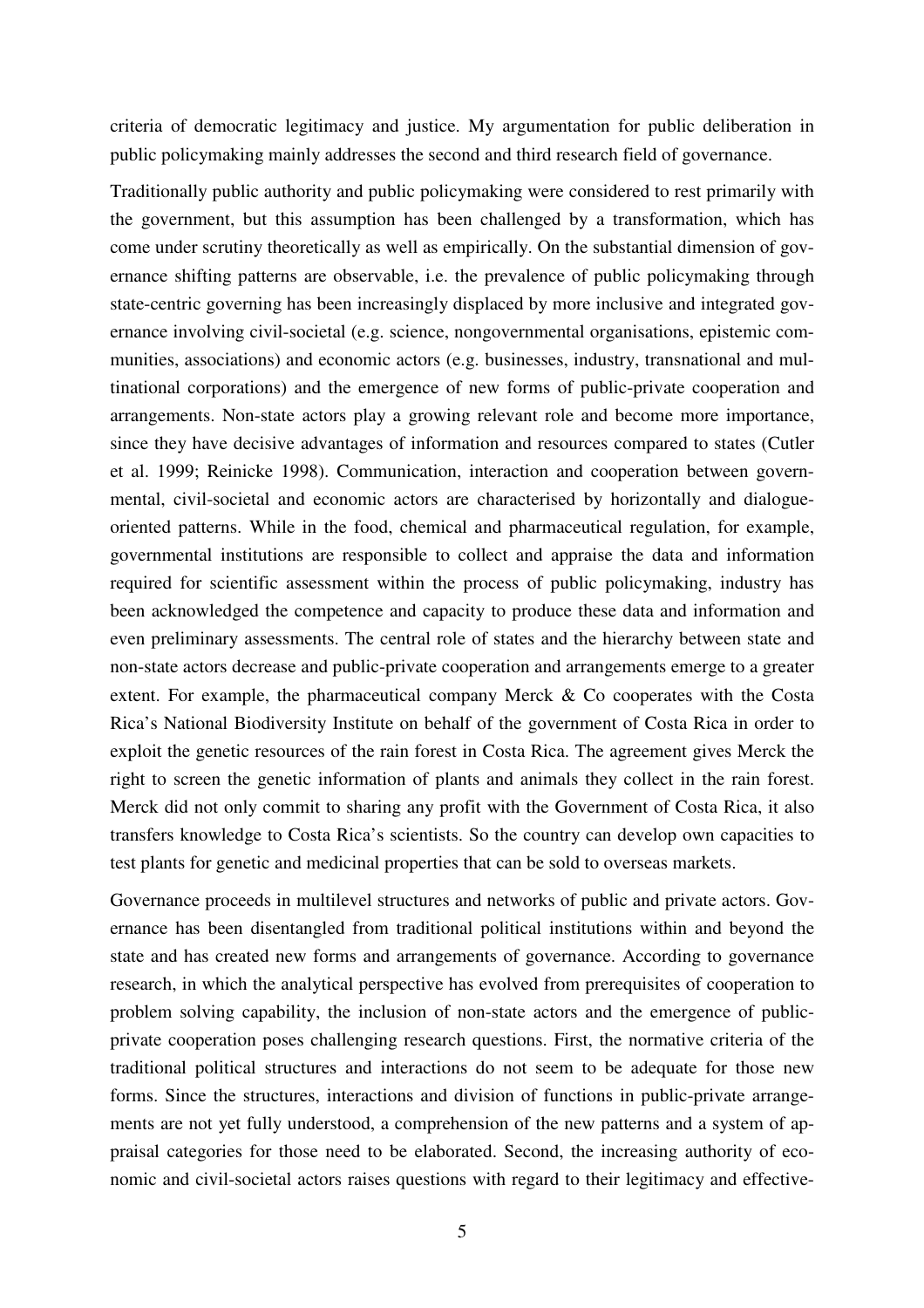ness. How can legitimised and effective governance institutions be developed and designed including governmental actors as well as stakeholders representing economic and civil societal interests? The symbiosis of different institutions poses the question how to aggregate institutional arrangements and their outputs for "good" public policymaking in national, European and international governance aiming at democratic legitimacy and effectiveness (Jachtenfuchs  $2003$ <sup>4</sup>

The governance perspective penetrates the dualism of the hierarchically organised domestic order of the state and the horizontally structured European and international system by accentuating the multilevel and network character. Action of states has been transformed to different territorial levels and relies increasingly on corporative societal actors and public-private cooperation. Therefore a conceptual conjunction of domestic, European and international governance would be instructive. The article pursues an approach that lies across different disciplines in social sciences and controversial theories. An interdisciplinary and integrative perspective of governance addresses a higher level of abstraction and another cognitive interest than the disciplinarily oriented discussions. The combination of so far separated disciplines and their cognitions induces an inclusive perspective (cf. Dogan and Phare 1990).

# 3. Conflict Potentials of Public Policies

The continuous increase of functional interrelations between actions and impacts in the realm of public policymaking entails a plurality of issues, of which specific issues has conflict potentials caused by a high degree of complexity, scientific uncertainty and/or socio-political ambiguity. These characteristics are sometimes immediate and obvious, but more often subtle, latent and lagged. When these characteristics manifest a conflict potential the effects that result can cause a sequence of secondary and tertiary impacts with regard to time and space, i.e. the functional and territorial dimensions of political, social and economic spheres. The crossborder impacts of the conflict potentials exceed the scope of domestic, state-driven public policymaking. To rationalise divergent perceptions of the conflict potential, to harmonise controversial problem understandings, and to find rationally adequate solutions in public policymaking the maximum possible degree of cognitive reliability is essential. For this purpose a distinction and further explanation of the terms complexity, scientific uncertainty and sociopolitical ambiguity is needed (Klinke and Renn 2002; Renn 1999a). The three characteristics are interlocked to a certain extent and feature some interactions. The following explication thus contains diffuse "grey areas" of fuzziness, which cannot be dissolved theoretically, analytically or empirically.

*Complexity* refers to the difficulty of identifying and measuring links between a multitude of causes and sources and specific adverse impacts. The nature of this difficulty may be traced back to interactive effects such as synergism and antagonisms, long delay periods between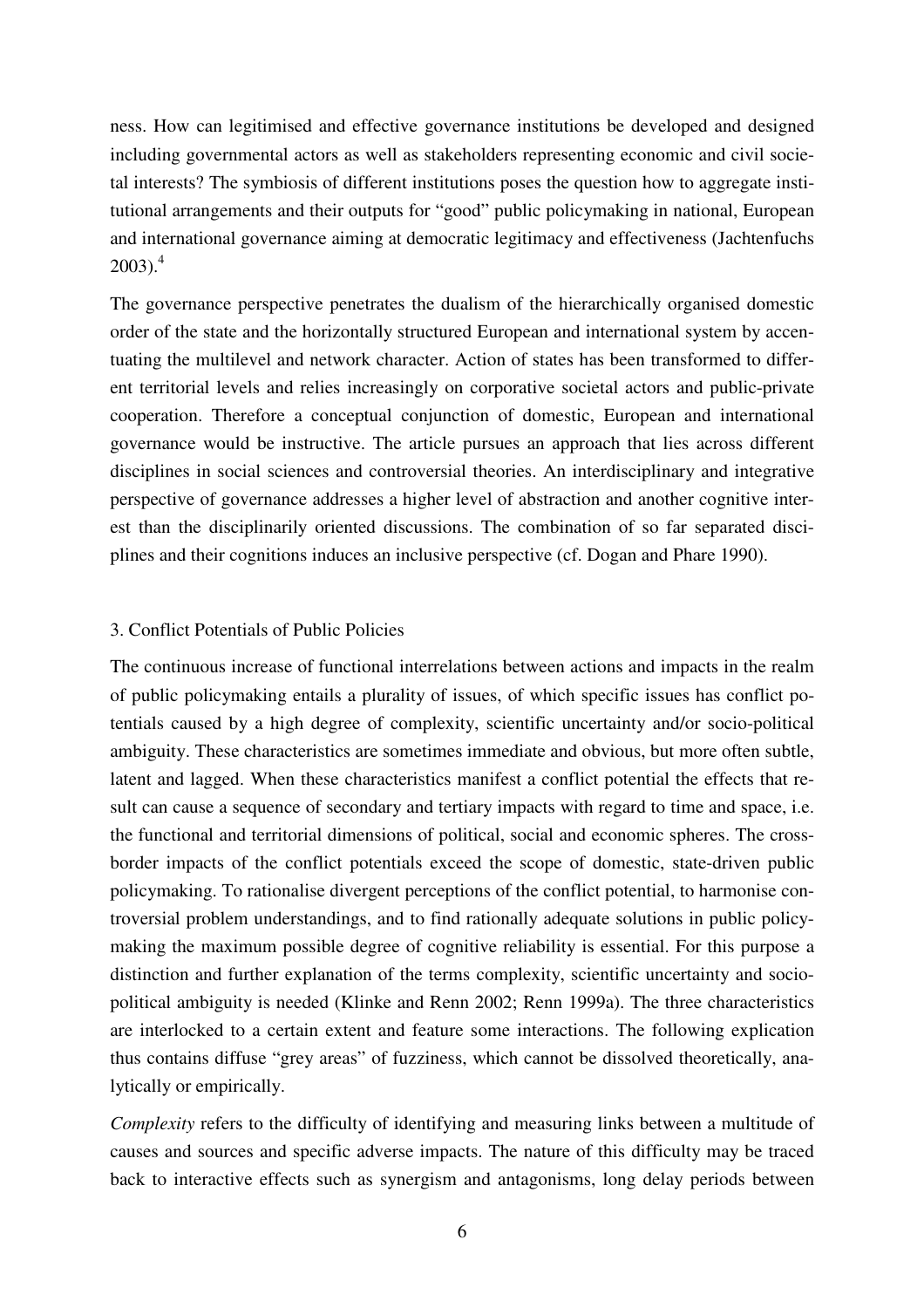cause and effect, variations regarding different actors and groups, intervening variables, and others. It is precisely these complexities that make sophisticated scientific investigations necessary since the cause-effect relationship is neither obvious nor directly observable. Nonlinear response functions may also result from feedback loops that constitute a complex web of intervening variables. Complexity requires therefore sensitivity to non-linear transitions as well as to scale on different levels. It also needs to take into account a multitude of pathways and the composite effects of other factors and mechanisms that are present in specific situations. Under these conditions, models of scientific assessment (including e.g. hazard identification, exposure characterisation, risk characterisation) are the most appropriate instruments, for example, in environmental, technological and security policymaking to gain a better (but never) complete picture of the relative risks associated with these complex causal chains. In the case of highly non-linear or even chaotic relationships, which cannot be adequately addressed by probabilistic techniques, complexity turns into indeterminacy, which is a component of uncertainty. In this case, the limits of analytical modelling are reached. The same is true, of course, for the component of ignorance, which also describes an element of uncertainty.

*Uncertainty* is different from complexity. It comprises different and distinct components. These components can be classified as follows (cf. van Asselt 2000):

- *Variability* defines the observed or predicted variation of responses to an identical stimulus among the targets within a relevant group of addressees. In many public policies, safety factors have been used to cover this variability.
- *Systematic and random measurement errors* are the imprecision or imperfection of measurement, problems of drawing inferences from small statistical samples, extrapolations, uncertainties of modelling, including the choice of functional relationships for extrapolating from large to small units. In environmental and technology assessments these are usually expressed through statistical confidence intervals.
- *Indeterminacy* results from a genuine stochastic relationship between cause and effect(s), apparently non-causal or non-cyclical random events, or badly understood non-linear, chaotic relationships.
- *Ignorance* means the absence of data, information and knowledge regarding the prudential definition of system boundaries, the identification of triggering determinants, situationspecific conditions, the exclusion of external influences, measurement impossibilities and others. For example, in the 1950ies politics and societies were unaware of the impacts of chlorofluorocarbons (CFC) upon the stratospheric ozone, which caused the hole in the ozone layer.

These components are often highly correlated. In many instances, however, the four components may produce quite different results. All components have one feature in common, however: uncertainty reduces the strength of confidence in the cause-effect relationship. If com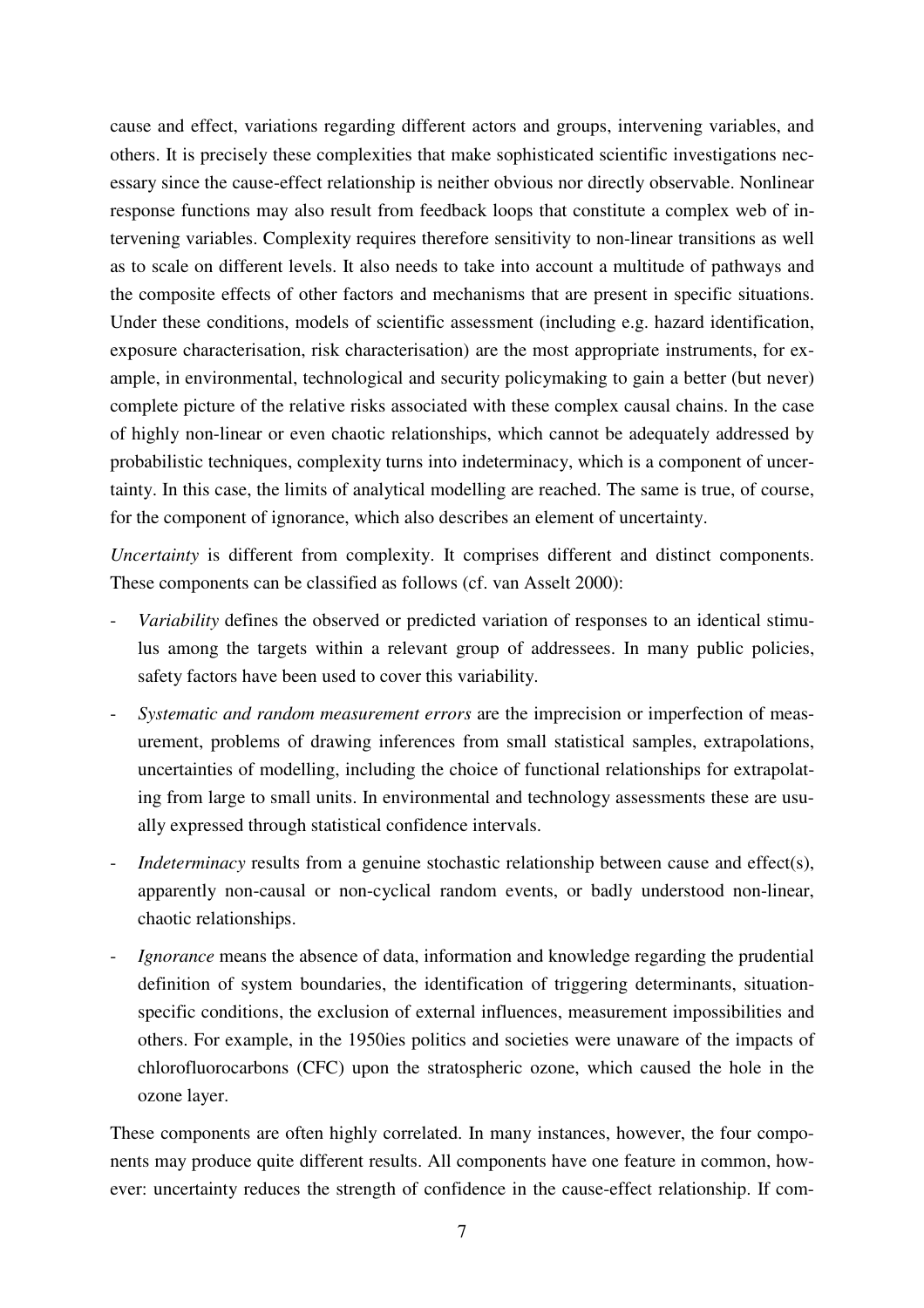plexity cannot be resolved by scientific methods, uncertainty increases. Even simple relationships, however, may be associated with high uncertainty if either the knowledge base is missing or the effect is stochastic by its own nature. Under these circumstances, strategies based on precautionary or resilience management are required. Furthermore, uncertainty of causal connections is often influenced by human behaviour and shifting political structures.

Fig. 1: Complexity-uncertainty matrix showing the positions of various subjects of public policy



The third aspect of the conflict potential is *socio-political ambiguity*. This term denotes the variability of (legitimate) interpretations based on identical observations or data assessments. Scientists from different disciplines and policy makers from different political camps conclude opposed judgements, which leads to controversies and even expert dilemmas in the last resort, i.e. each expertise evokes a counter expertise with converse conclusions such as in the field of genetic engineering in agriculture and food production. But many scientific disputes in the fields of public policymaking do not refer to differences in methodology, measurements or cause-effect relationships, but to the question of what all this means for human health, environmental protection and/or individual or societal security (cf. Harrison and Hoberg 1994: 20-22). Variability of interpretation, however, is not restricted to expert dissent. Laypeople's perception of risk-related issues often differs from expert judgements because it is also a response to qualitative characteristics such as familiarity, personal or institutional control and trust, assignment of blame, and others. Moreover, in contemporary pluralist societies diversity of perspectives within and between social groups is generally fostered by divergent value preferences, variations in interests and very few, if any universally applicable moral principles, and all the more, if problems are complex and uncertain. Ambiguity may lead to social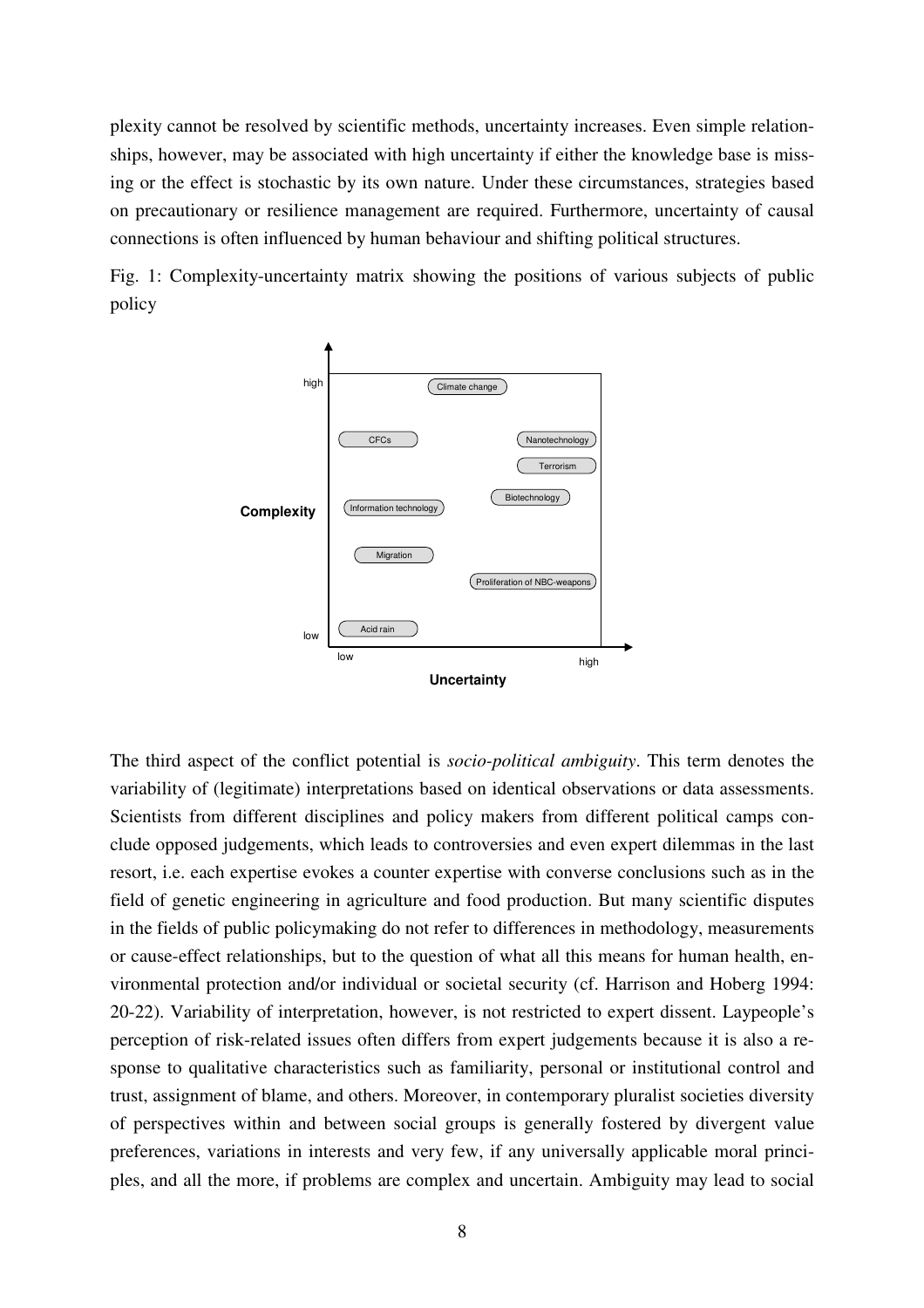mobilisation and conflict. This may be based primarily on conflicting moral perspectives or in the first place on conflicting views of what constitutes a fair distribution of risks and benefits. Again, high complexity and uncertainty favour the emergence of ambiguity, but there are also quite a few simple and almost certain issues that can cause controversy and thus ambiguity.

It is important to note, that the challenges concerning complexity, lack of scientific certainty and socio-political ambiguity can hardly be considered as clearly separated. Instead, the answers to resolve the conflict potentials in public policymaking must be conceived of as being interrelated and supplementary. Accordingly, the following proposed sequential approach of discourses is an attempt to cope with these interrelating challenges through deliberation.

# 4. An Escalating Sequence of Four Discourse Types for the Handling of Conflict Potentials<sup>5</sup>

Dealing with public policy issues, which are not characterised by the conflict potential described before, requires hardly any changes to traditional policymaking from a phenomenological point of view. The data is provided by statistical analysis, law or statutory requirements determine the general and specific objectives, and the role of public policymaking is to ensure that all necessary remedial actions and measures are implemented and enforced. Traditional cost-benefit analyses including effectiveness and efficiency criteria are the instruments of political choice for finding the right balance between under- and overregulation of public goods. In addition, monitoring the issue area is important as a reinsurance that no unexpected consequences may occur. For this reason, issues which are not associated with a high degree of complexity, uncertainty and/or ambiguity could be handled by an instrumental discourse among departmental and agency staff and enforcement personnel. The aim is to find the most cost-effective method for a desired regulation level. If necessary, stakeholders may be included in the deliberations as they have information and know-how that may provide useful hints for being more efficient.

### *Epistemological discourse*

Resolving the conflict potential caused by complexity requires deliberation among experts. This sequence is designated as "epistemological discourse". Within an epistemological discourse experts (not exclusively scientists) of the epistemic community argue over the cognitive basis and the factual assessment of data, information and knowledge. Epistemic communities are scientifically legitimised "networks of professionals with recognised expertise and competence in a particular domain and an authoritative claim to policy-relevant knowledge within that domain or issue-area" (Haas 1992: 3). The objective of such a discourse is the most adequate description or explanation of a phenomenon (for example the question, which environmental, political and/or societal impacts are to be expected by specific actions or events). The more complex, the more multi-disciplinary and the more uncertain a phenome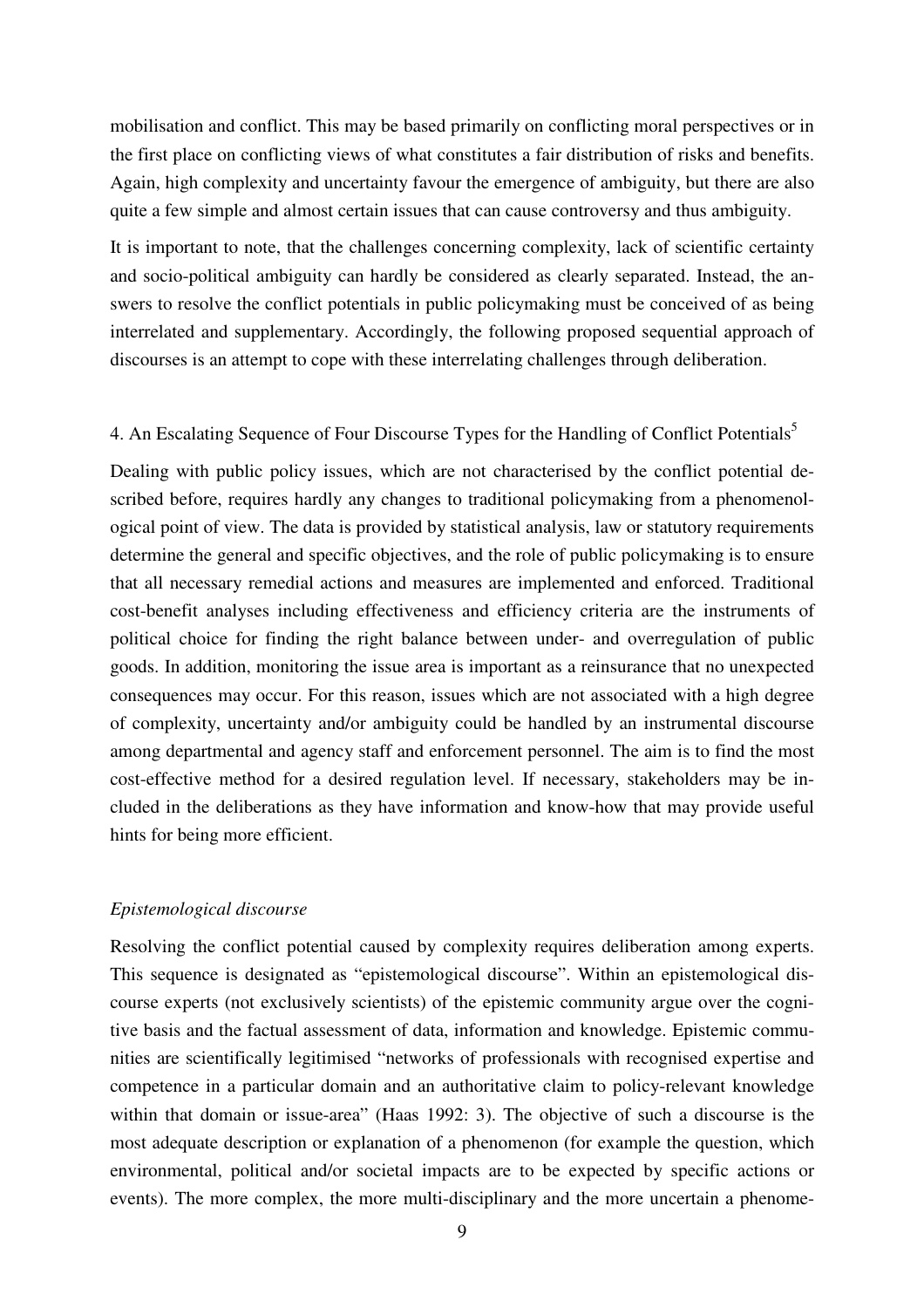non appears to be, the more necessary is a communicative exchange of arguments among experts. The goal is to achieve a homogeneous and consistent definition and explanation of the phenomenon in question as well as a clarification of dissenting views. The discourse produces a profile of the issue in question on selected objective criteria. Second, an epistemological discourse may reveal that there is more uncertainty and ambiguity hidden in the case than the initial appraisers had anticipated. If the discourse includes natural as well as social scientists, future controversial debates may be anticipated. Controversies would occur less as a surprise than now.

#### *Reflective discourse*

If public policy issues are associated with high uncertainty, scientific input is only the first step of a more complex evaluation procedure. It is still essential to compile the relevant data and the various arguments for the positions of the different science camps. Procedures such as using the 'Pedigree Scheme' by Funtowicz and Ravetz (1990) might be helpful to organise and classify the existing knowledge. In a second step, information about the different types of uncertainties has to be collected and brought into a deliberative arena. Players in this arena are not only scientists, but also directly affected stakeholders and public interest groups (Yosie and Herbst 1998). The objective here is to find the right balance between too little and too much precaution. There is no scientific answer to this question and even economic balancing procedures are of limited value, since the stakes are uncertain. This type of deliberation is denominated as "reflective discourse". A reflective discourse deals with the clarification of knowledge (similar to the epistemological) and the assessment of trade-offs between the competing extremes of over- and under-protection. Reflective discourses are mainly appropriate as means to decide on risk-averse or risk-prone approaches to actions. This discourse provides answers to the question of how much uncertainty one is willing to accept for some future opportunity. Is taken the risk worth while the potential benefit? The classic question of "how safe is safe enough" is also an integral part of this type of discourse. It might be instructive that policy makers, representatives of major stakeholder groups, and scientists take part in reflective discourses. Political or economic advising committees, who propose or evaluate political options, could also be established to advise this core-group. Special procedures such as negotiated rule-making, mediation and round tables are most appropriate for reaching the desired purpose of reflective discourses (Fiorino 1995). As structuring instruments value-tree analysis and other decision-aiding tools might be used (Renn et al. 1993).

#### *Participatory discourse*

The last type of discourse, which is called "participatory discourse"*,* focuses on resolving socio-political ambiguities and differences about values. Established procedures of legal deci-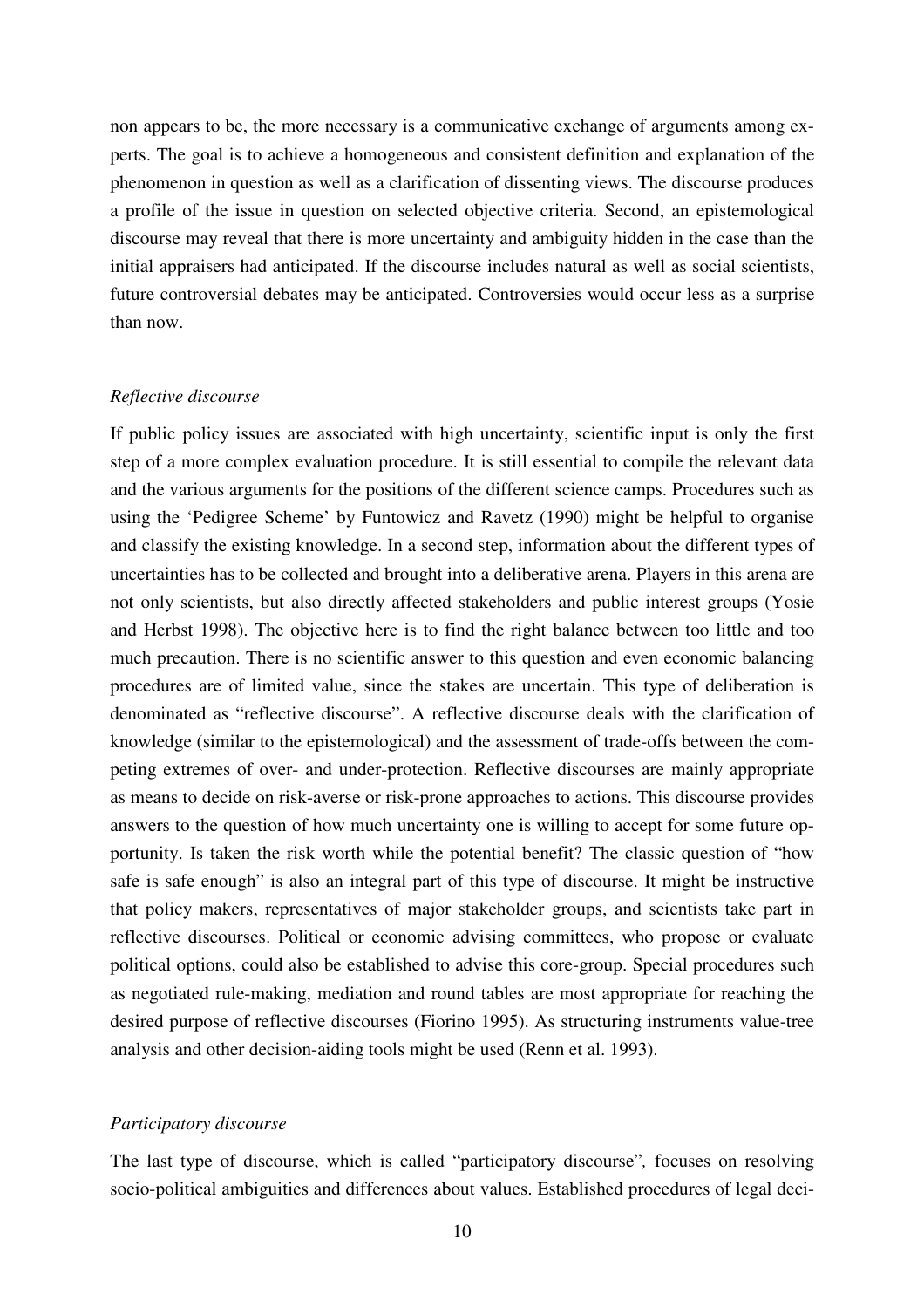sion-making, but also novel procedures, such as citizen advisory panels and citizen juries might be instructive for this category. Participatory discourses are mainly appropriate as means to search for solutions that are compatible with the interests and values of the people affected and to resolve conflicts among them. This discourse involves the subjective weighting of evaluation criteria and an interpretation of the results. Issues of fairness and environmental justice, visions on future technological developments and societal change and preferences about desirable lifestyles and community life play a major role in these debates (Webler 1999). On regional and local levels citizen panels or juries (randomly selected), and voluntary public advisory committees might be appropriate participative procedures. On the national level the Danish model of consensus conferences and other participatory techniques in order to resolve ambiguities and norm and value conflicts might be appropriate procedures (cf. Schneider at al. 1998). On the transnational level a three-step procedure consisting of mediations and citizen panels might be adequate for public participation across borders (cf. Renn and Klinke 2001).

Fig. 2: An escalating sequence of four types of discourse



# 5. Public Deliberation as Model for Public Policymaking

The idea of public deliberation, which will be conceptualised in this chapter as a normative as well as practically adaptive "pragmatic" model, combines procedural claims derived from the ideal proceduralism (Habermas 1996; Cohen 1997) and epistemological claims deduced from epistemic proceduralism (Estlund 1997; Schmalz-Bruns 1995, 1999). Habermas and Cohen define political legitimacy in relation to an ideal consensus (Bohman and Rehg 1997: xv).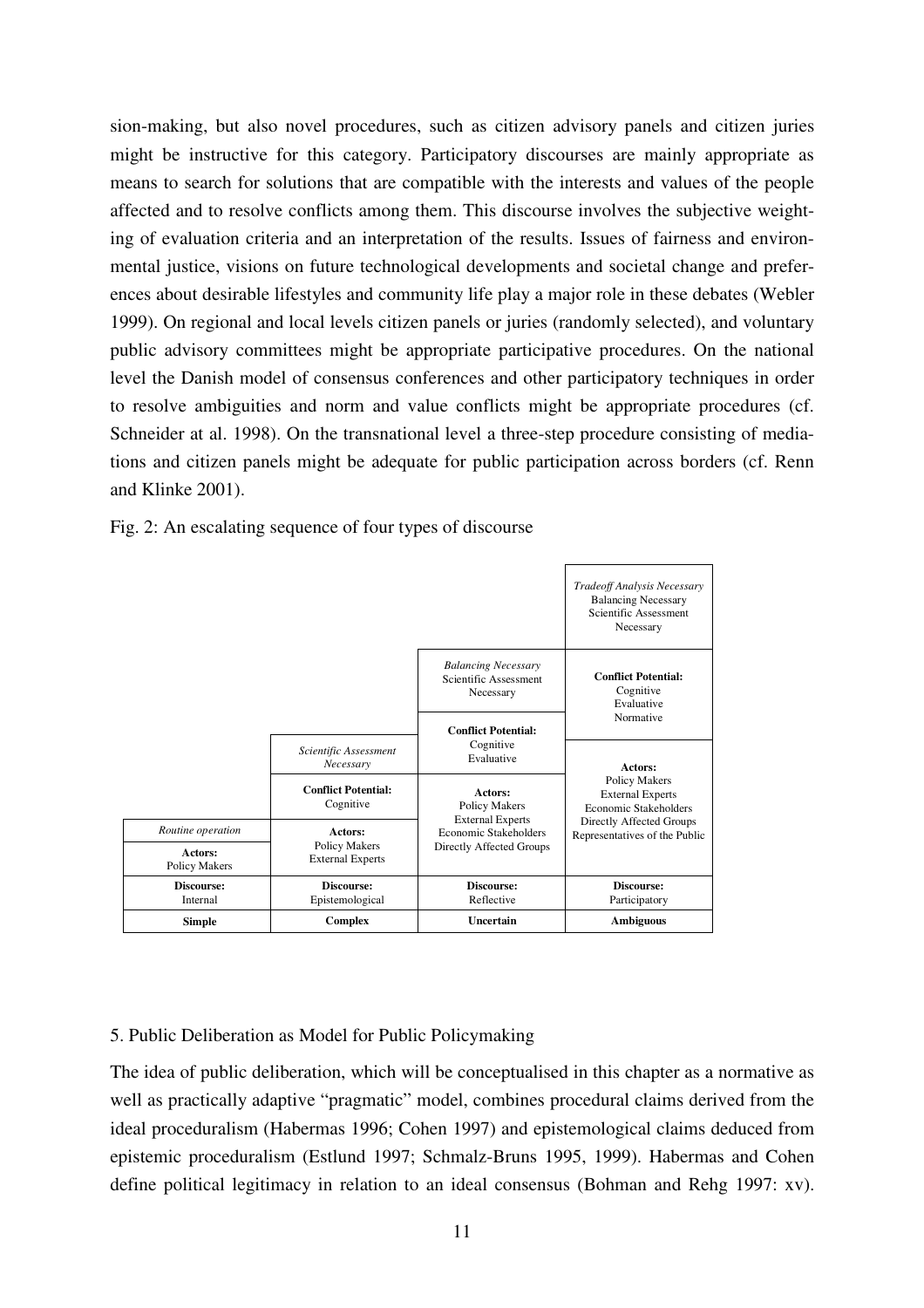While Habermas refers to discursive rationality based on the theory of action that communicative action effectuates an entire consensus in an ideal speech situation, Cohen relies on procedural rationality that "outcomes are democratically legitimate if and only if they could be the object of a free and reasoned agreement among equals" (Cohen 1997: 73). Estlund's and Schmalz-Bruns' epistemic proceduralism draws upon the argument that the rationality of the political decision directly relates to the epistemic quality of the deliberative procedure. The public and argumentative character of the democratic procedure is crucial, i.e. only mutually acknowledged and universally valid reasons can attain acceptability.

The pragmatic model accentuates the connectivity to social and institutional prerequisites, i.e. "the success of a deliberative form of democracy depends on creating social conditions and institutional arrangements that foster the public use of reason" (Bohman 2001: 43). <sup>6</sup> The pragmatic approach is based on a dynamic interrelation between procedural fairness and cognitive truth without overstraining the expectations with respect to discursive and procedural rationality and its rationalising effect. Thereby it will be expected that science primarily fulfils the epistemic claim of cognitive reliability to acquire trueness and rightness. Accordingly, public deliberation can be understood as a horizontal, dialogue-oriented process, in which the participants search for an effective output. Such a process is characterised by argumentative procedures, which are accessible for citizens, and in which the use of public reason leads to rationally acceptable and common good oriented problem solving. Such a model of public deliberation, for which three dimensions will be unfolded in the following (cf. Klinke 2006), incorporates the procedural realisation of an epistemological discourse to resolve complexity, a reflective discourse to dissolve scientific uncertainty, and a participatory discourse to account for clearness and a trade-off in ambiguous cases of social and political controversies.

# *Input-Legitimacy: Equal Opportunity of Access to Political Influence*

The input-dimension refers to the legitimacy derived from the institutionalised equal opportunity of access to political influence for civil-societal and economic actors in public policymaking (cf.: Bohman 1999; Knight and Johnson 1997). This criterion has two dimensions: The procedural dimension raises issues and questions of inclusion and exclusion, gatekeeperfunction, representativeness of interests, and forms of direct participation for affected or interested people such as in alternative dispute resolution (cf. Holzinger 2001). Which non-state actors will be selected for participation, and how? Who does play the role of the gatekeeper? Who concedes whom, when and on which political-institutional level access to political influence? When have non-state actors the opportunity to participate directly, when will their interests be represented? Which participatory procedure or combination of different procedures is best adequate? The different forms of citizen participation such as public hearing, consensus conference, mediation, round table, public advisory council, citizen panel or jury, negotiated rule making etc. have their advantages, but all also have disadvantages (cf. Renn et al.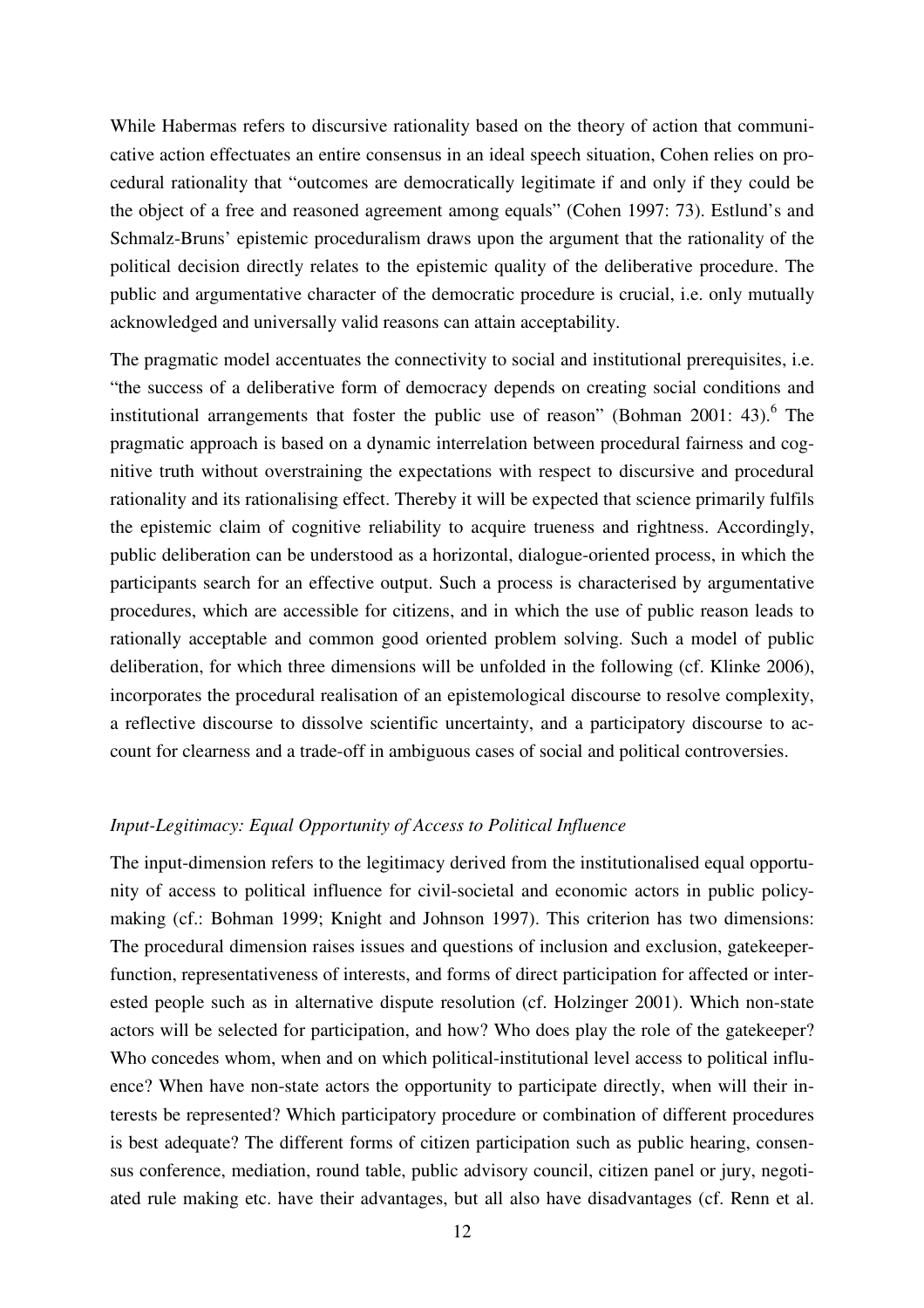1995). There is no single procedure which fulfils all normative requirements of public deliberation with regard to inclusion, fair representation, dialogue-oriented exchange of arguments, rational argumentation, and problem solving capability. The combination of different participation forms makes possible to compensate the deficits of single procedures and to aggregate their strengths. $<sup>7</sup>$ </sup>

The substantial dimension of the input-oriented criterion refers to the effective influence in public policymaking, i.e. the deliberative influence goes beyond mere voting. Influence means something like the effective use of free public reason (Bohman 1999). Deliberative governance is not only based upon the structural character of argumentative-oriented procedures that virtually imposes the participating actors to bring forward publicly justifiable reasons for their interests and concerns, but it also relates to the individual capability, willingness and reliance of the participants to the use of public reason. The use of public reason demands from the participating actors to translate their claims into mutually justifiable language and to distinguish between what they find good and what can reciprocally and generally are argued for (Forst 2001: 362). Moreover, it is the epistemic capability to distinguish good and convincing from bad and unpersuasive reasons (Bohman 1997: 337).

The extent of the input-dimension is conceptualised as a continuum. The variability on this continuum refers on the one side to the ideal of the entire inclusion of "all" actors affected by policymaking. Facing the political reality the approximation of the ideal that "all" should be entitled to participate in public policymaking becomes implausible as soon as the appropriate definition of what we mean by "all" is called into question (Offe and Preuss 1991: 418). The success of the pragmatic approach of deliberative public policymaking does not depend on making every decision the product of deliberation by every citizen (Bohman 1998: 418). Nevertheless, from a theoretical-conceptual perspective the continuum includes this ideal in order to cover new and innovative forms, which enhance inclusion and chances of direct participation. On the other side of the continuum, we find the indirect representation of civil societal and economic interests through representatives of stakeholders. In between is an institutionalised structure of a participatory process, which offers affected and interested citizens the fair opportunity to participate in argumentative-oriented procedures.

Due to the lacking of possibilities of public participation in policymaking on the European and international level the involvement of nongovernmental organisations become more important. Those nongovernmental organisations, which are independent, non-profit actors and which orient their actions on the common good, are often considered as legitimate representatives of civil society and public interests (Take 2002). While nongovernmental organisations primarily exert political influence in the processes of rule generation and implementation, they only play a subordinated role in the most of the actual political decision making processes.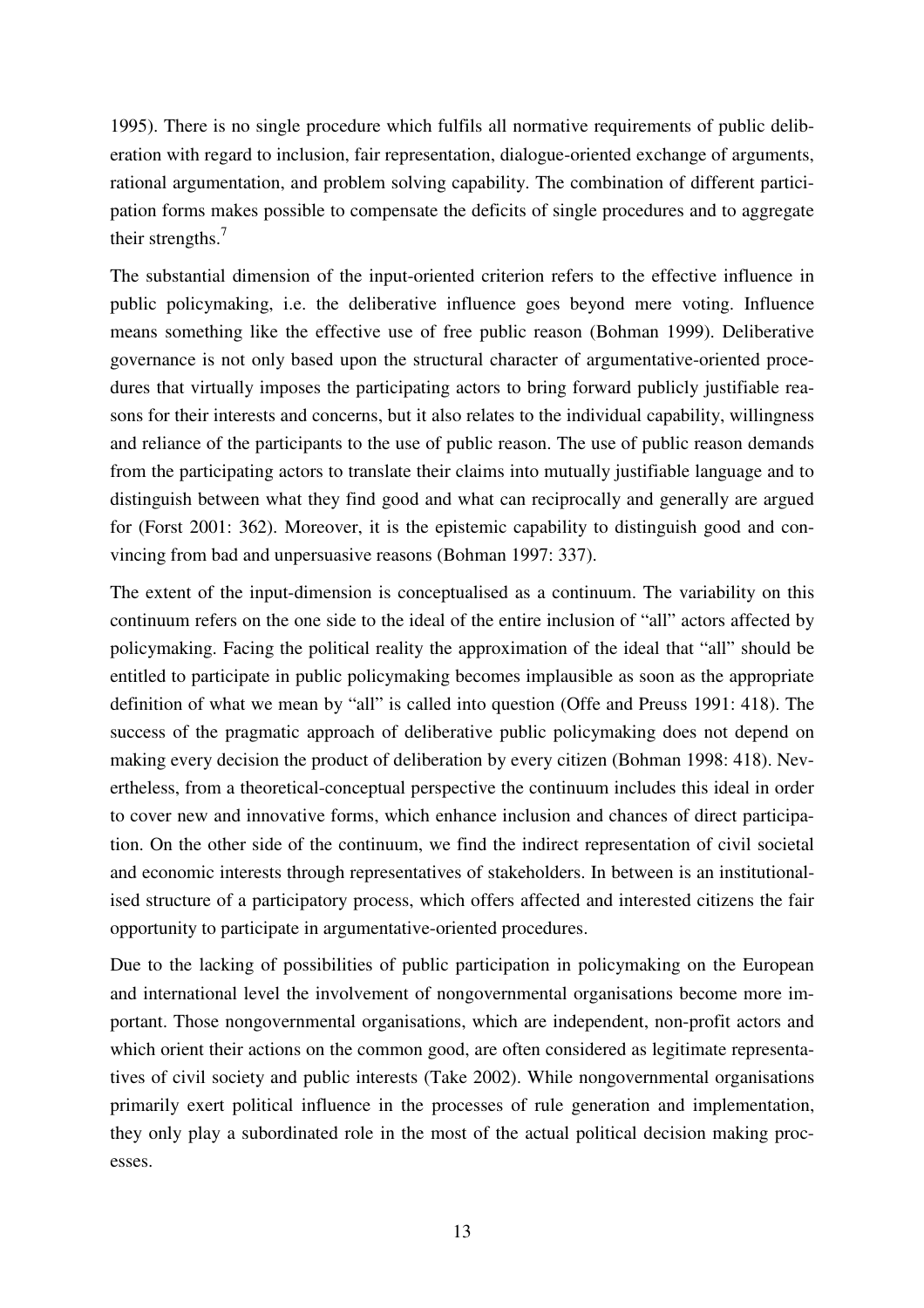To cope with issues associated with high complexity, scientific uncertainty and socio-political ambiguity, a maximum of cognitive reliability is needed. While governmental policy makers as well as citizens are overstrained, scientific expertise has the potential to provide the necessary cognitive reliability. The systematic integration of independent scientists and representatives of the epistemic community facilitates the development of a common knowledge and information base, which allows rationalising divergent problem perceptions, to harmonise contradictory problem understandings and to find rationally acceptable problem solving. It is the input of valid, causal knowledge for the formation of a collectively acceptable, cognitive basis, which makes more likely to agree on a common problem definition, a reasonable problem evaluation and a rationally adequate and common good oriented public policy. The scientific expert knowledge becomes a public resource that may be democratically shared and publicly verified through reflection (Bohman 1999). Structurally and functionally, deliberative public policymaking is based on a cognitive division of labour between lay people and experts. From an institutional perspective the involvement of independent scientific expertise should be organised preliminary, parallel and downstream to the policymaking process.

### *Throughput-Proceduralism: Horizontal and Dialogue-Oriented Political Style*

The throughput-dimension of public deliberation corresponds to a horizontal and dialogueoriented political style, which defines the non-hierarchical, cooperative interaction, relationship and approach to problem solving between state and non-state actors in the public policymaking process. Such a horizontal, dialogue mode can be realised through argumentativeoriented procedures, which foster the public use of reason. The variability of the throughputoriented criterion is framed on a continuum based on the theory of action. While on the one side of this continuum the action mode of moderate strategic action is still acceptable, on the other side Habermas' ideal of communicative action (1984) is situated. The toleration of moderate strategic action in processes of public deliberation presupposes that the face-to-face communication is still based on arguing instead of bargaining and the participants are at least willing to pursue concessions and compromises to the benefit of everyone. For the development of Habermas' communicative action an ideal speech situation is needed, in which there is no power asymmetries, speakers only try to convince others by the power of the rational arguments, and all actors are willing to change their cognitive, normative and value-related preferences. Such an ideal situation is not realistic and nearly unachievable, but it theoretically points the way toward deliberative democracy. In between we find the mode of argumentative action (Zangl and Zürn 1996), which is less ambitious with regard to discursive and procedural rationality compared to communicative action. The aim of argumentative procedures is the generation of collective preferences on the cognitive level with respect to common problem definition, evaluation of consequences, and factual adequacy and common good orientation of the products of public policymaking. A preference formation on normative and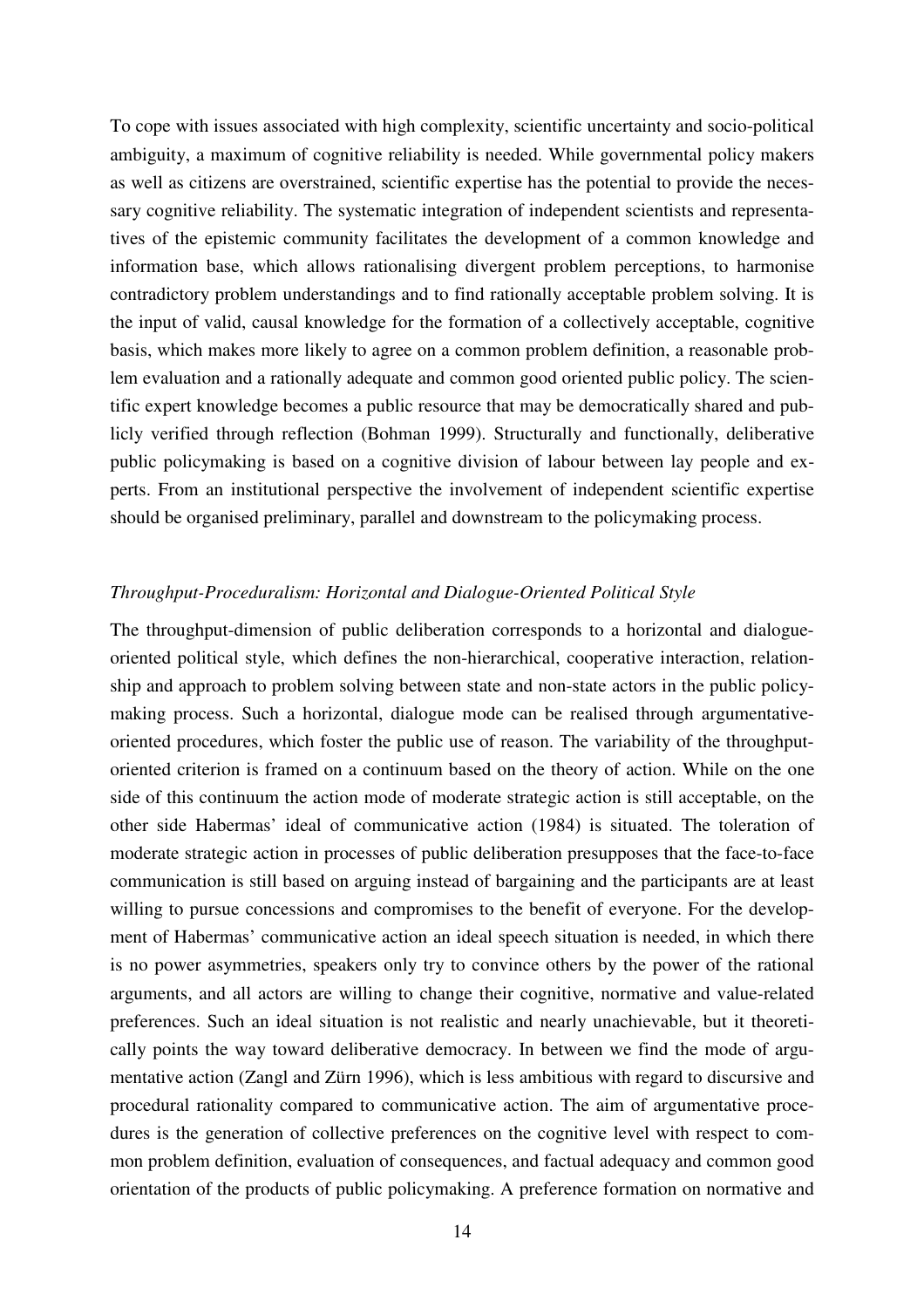value-related levels regarding principal beliefs, worldviews and collective identities through communicative action might be possible, but will not necessarily be expected.

### *Output-Effectiveness: Adequate and Common Good-Oriented Problem Solving*

The output-effectiveness relates to the question how to achieve a public policy that is acknowledged by the affected people as effective. Effectiveness, which emanates from the argumentative procedures, means the discursive capability making "good" and "right" decisions. Since this capability is more than the lowest common denominator of preferences, there are two aspects, which the affected people and the addressees of the policies can approve as epistemic quality of the problem solving. First, the developed public policy should be the substantially adequate reaction to improve the situation and to cope with the conflict potentials. Second, the selected strategies, regulative actions and measures within the public policy have to take into account the common good of the affected people in the issue area and must not promote particular interests. Therewith a public policy will be accepted as common good oriented, it needs a reflexive formation of a public conception of the common good (cf. Cohen 1989). Here, the question of inclusion or exclusion once again arises, whose public good ought to be taken into account and what, substantively spoken, is the public good (Dahl 1989: 306). The reference system of the public good gains validity, accountability and credibility, if the relevant framework of action will be politically, socially and/or territorially specified. Since the substantial dimension of the common good can cover prosperity, full employment, education, health, internal and international peace, social, military and civil security, sustainable use of natural resources, and sustainable growth, it is neither a hierarchy nor a charging for these units possible (Offe 2001: 482). But it is possible to resort to the category of justice, even if it is a relational term and has to be defined as, for example, compensatory, distributional, intergenerational, or procedural justice. Accordingly, output-effectiveness does not rely on an independent standard that is objectively measurable; it rather embodies the result of cognitive reflection and interpretation of the participants in argumentative procedures.

### *Equilibrium between Input and Output*

The implementation of public deliberation in public policymaking is faced with the challenge to ensure high quality of input-legitimacy and output-effectiveness. But there is a tension between the input-dimension, i.e. the direct participation of actors, and the output-dimension, i.e. the result or product of policymaking. The more actors participate, the more the epistemic quality is at stake, i.e. the capability to achieve "good" and "right" public policies. The quantitative and qualitative enhancement of inclusion raises questions such as: Who is an affected actor? Who is a relevant stakeholder? Which interests should be represented? Who does play the role of the gatekeeper? In most cases governmental actors determine whom they concede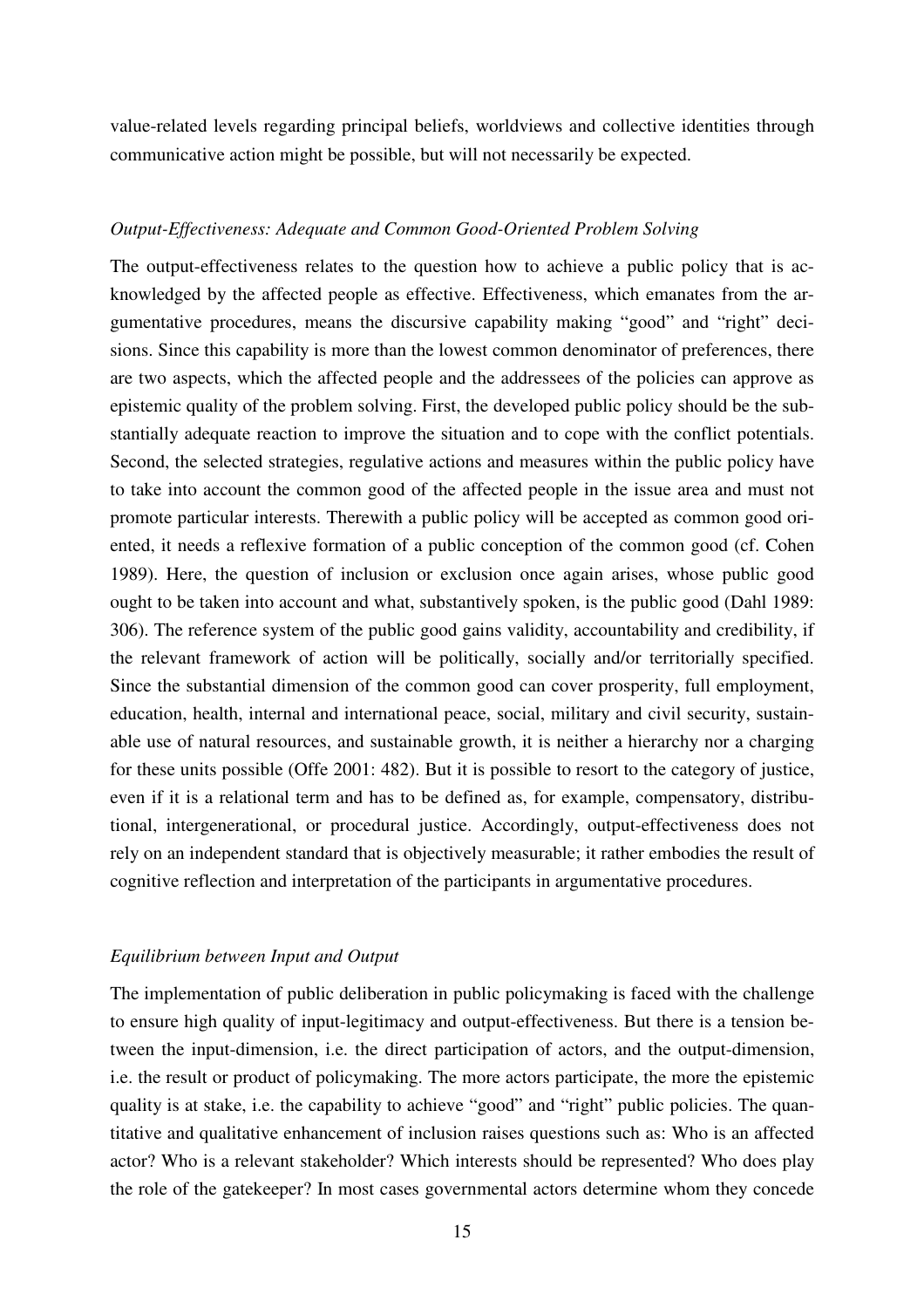access to political influence. The empirical research on procedures of alternative dispute resolution indicates that argumentative-oriented procedures are effective when the number of participants is limited and when they take place behind closed doors, which would violate democratic principles such as publicity and transparency. Furthermore, there is a lack of mechanisms and procedures to aggregate and integrate the results of participatory procedures taking place on different political-institutional levels.

Fig. 3: Equilibrium between input and output

Source: Klinke (2006)



The simultaneous maximisation of input-oriented legitimacy and output-oriented effectiveness is impossible. From normative and empirical models we know that the increase on the input-side will be achieved to the disadvantage of the output-side. By the same token the enhancement of the output-quality will mostly be achieved at the expense of the input-quality. Therefore, a trade-off between the input and output-dimension is needed. Theoretically, decision-making moves between the decision making through one single actor, which is undemocratic, and the inclusion of "all" affected people, which is unrealistic. The increasing number of participating actors raises the costs and risks of effective decision-making and aggregation. Vice versa: The costs and risks of decision making decline, if the number of participating actors decreases. The challenge is to find a pareto-optimal balance between input and output depending on the respective situation.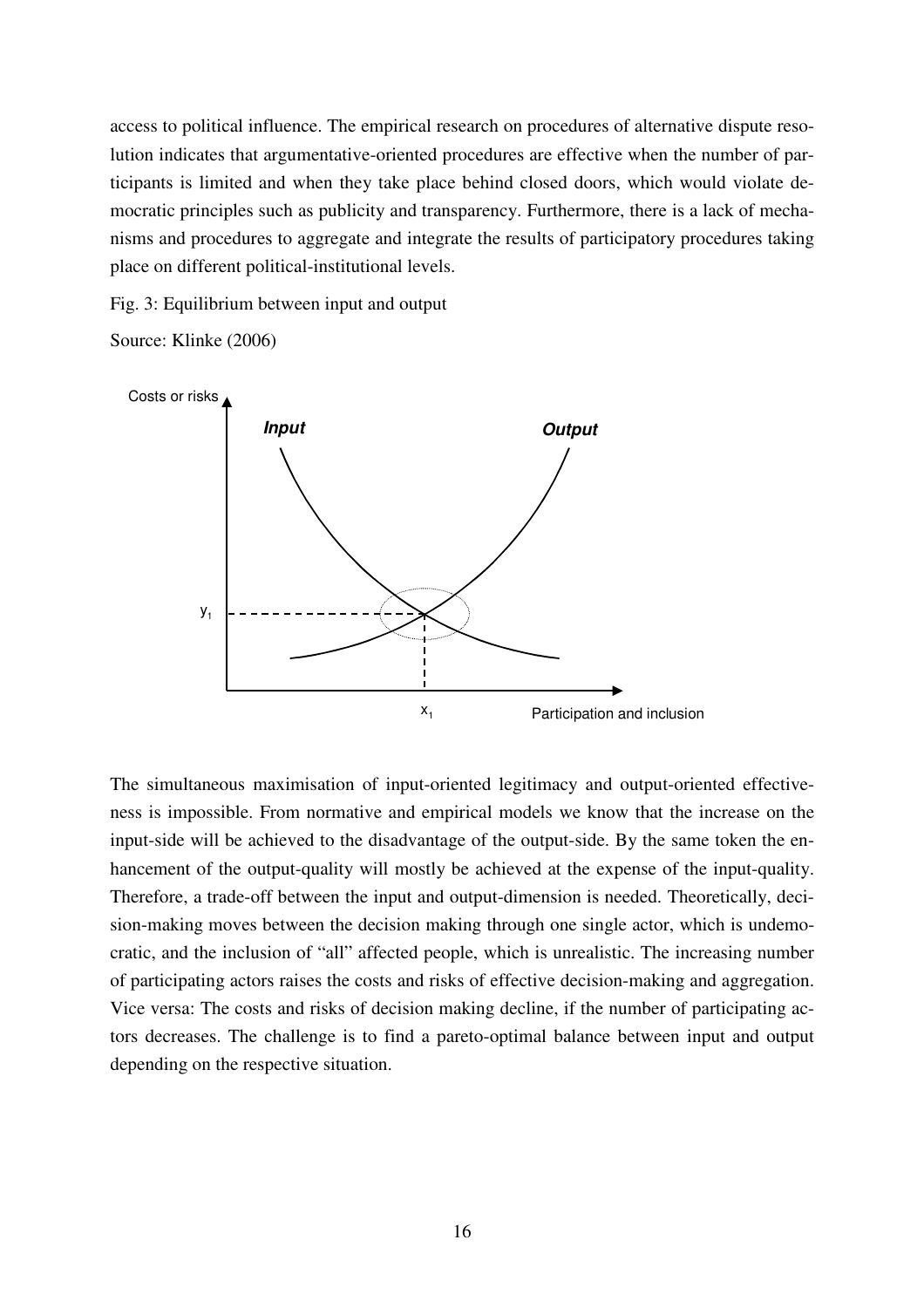6. The Practice of Public Deliberation in Environmental Policymaking within the North American Great Lakes-Regime

Within the Great Lakes-regime of the United States and Canada, public deliberation across national borders has been realised for more than two decades, from which lessons can be learnt for public policymaking in sectoral governance. In this section I reveal that the practice of environmental policymaking within the Great Lakes-regime fulfils the normative claims of public deliberation on the input-, throughput- and output-dimension.<sup>8</sup> A transnational network and multilevel participatory governance system has been evolved, whose legal fundament is based upon the contractual framework of the Boundary Waters Treaty (IJC 1909), the Water Quality Agreement (IJC 1989) and the Air Quality Agreement (IJC 1991). The parties have agreed to refer their common environmental policymaking to democratic principles such as cooperation, publicity, public participation, transparency, accountability, and dialogic conflict resolution with regard to the Great Lakes and other transboundary water bodies. These accords also provide the constitutive preconditions for the establishment of a transnational, competent and independent policymaking and advisory system, in which the International Joint Commission (IJC) is the crucial decision making body. There are four major advisory boards, the Water Quality Board, the Science Advisory Board, the Council of Great Lakes Research Managers, and the International Air Quality Advisory Board, which are the principal political and scientific advisor to the IJC with regard to the exercise of all functions, powers and responsibilities assigned to the IJC under the Water Quality Agreement (cf. IJC 1989: Annex 17). In addition, further fourteen boards are responsible for observation, monitoring, inspection, and control of the environmental quality in specific water bodies. All advisory boards are supported by task forces, subcommittees and working groups in order to compile and to ascertain the necessary data and information for scientific assessments. Beside their scientific, technical, juridical, and political-administrative competences, the four major advisory boards are in charge to organise, moderate and aggregate different participatory procedures with the public and external experts with respect to issues and questions of environmental policymaking. The boards compile a regular report including the scientific and public input from a two years working cycle, on which the IJC's biennial report for the two governments is based. The IJC biennial report reflects the scientific assessments regarding the current state of the environment and a rational analysis of the public arguments, interests and preferences, it summarises progress and shortcomings with regard to the implementation of the agreements, and it sets priorities by recommending policy options.

Three procedural types of public participation across the national boundaries are implemented (Klinke 2006): declamatory, discursive and consultative-intermediatory procedures. Declamatory procedures are public hearings, at which all affected or interested persons are entitled to be heard and all issues and questions can be raised, but only minor quality of dialogue is realised. An argumentative exchange in the deliberative sense of the "give and take of reasons"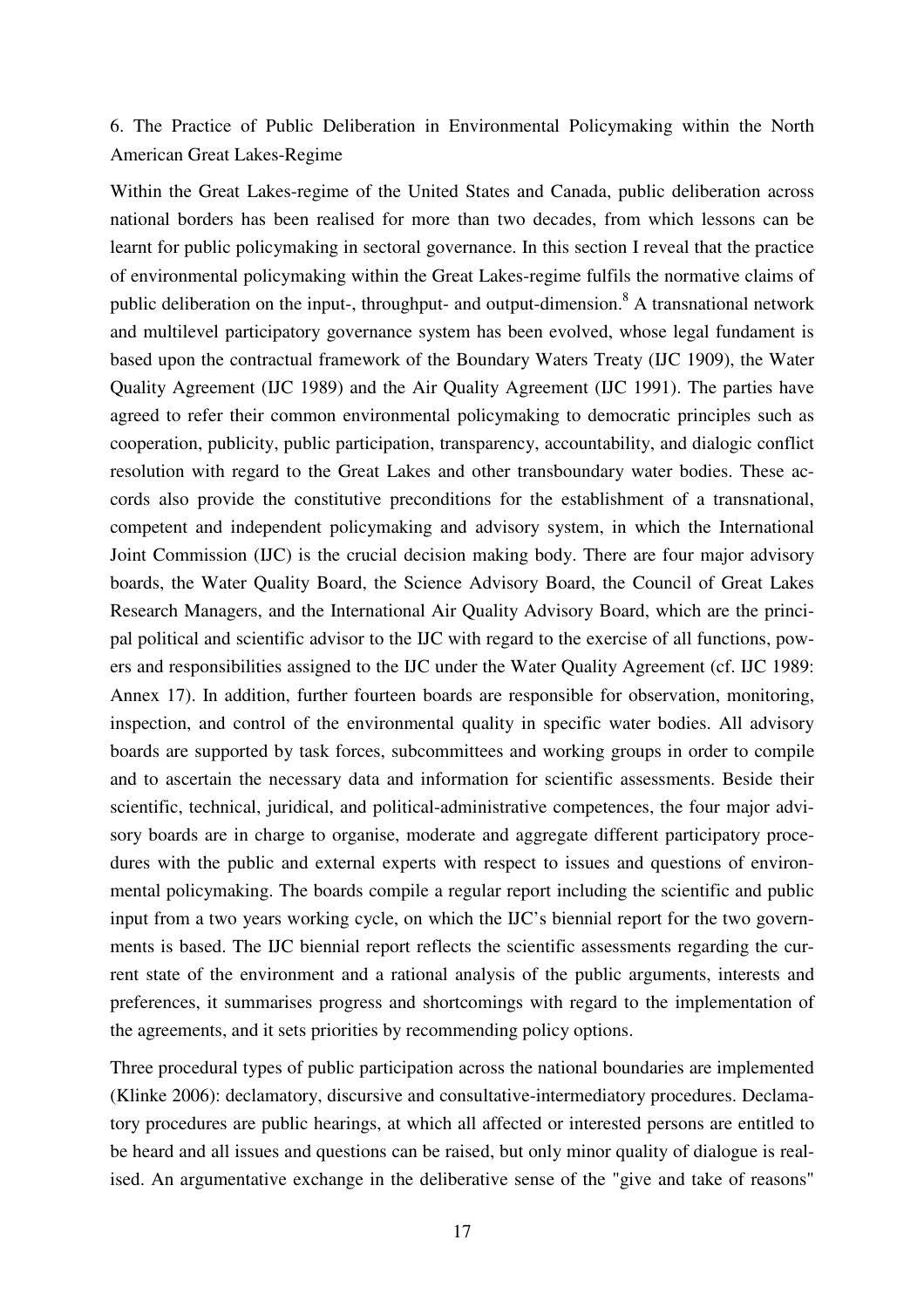(Bohman 1996: 32), which would lead to a rational analysis of arguments, is practically not possible. The public hearings are organised on the bi-national level always at the end of a two years working cycle. They are embedded in a series of workshops and meetings, in which specific issues are discussed and a rational analysis of arguments takes place. Despite the deficiencies with regard to exchange of arguments, the affected and interested people perceive the public hearings as one of the cornerstones in the public participation process. The considerable response of regular 400-500 attendees underscores the central role of the hearings in the multilevel participatory governance system. Public hearings will also be held whenever such action would be helpful to the IJC in complying with terms of reference. According to the Boundary Waters Treaty the IJC has to fulfil an investigative function, if one of the governments request that by means of a reference (IJC 1989). Since 1995 the Commission made three such examinations including public hearings.

Discursive procedures are problem-oriented meetings, workshops, round tables, focus groups, and consultations on specific issues and questions during the two years working cycle, in which affected and interested citizens, representatives of stakeholders and external experts participate. These procedures are characterised by dialogue and exchange of arguments and a rational analyse of reasoning in reference to public acceptability. The communication indicates arguing, mutual understanding and learning processes. The overall objective is to achieve a collective preference formation on the cognitive level with respect to problem definition, evaluation of consequences of action, and factually adequate and public good oriented problem solving. Discursive procedures are the most frequently and most widespread used form of public participation, which take place in different cities in the Great Lakes basin on both sides of the border. US citizens can thereby participate in procedures on Canadian territory and vice versa. Within a two years working cycle more than 30 are organised on average. The discussed subjects vary from environmental and health issues over ecological indicators to normative questions regarding the revision of the Water Quality Agreement.

On the regional level of the Lakes and the local level of 43 so-called "Areas of Concern" consultative-intermediatory procedures in form of permanent public advisory bodies have been established which represent environmental, tribal, industrial, business, health, and academic interests. For three of the five lakes bi-national public forums were constituted in order to develop and implement "Lakewide Management Plans" in cooperation with regional and subnational governments of the U.S. federal states and the Canadian provinces. The national governments determined "Areas of Concern" on the local level because they contain contaminated sediment, wastewater, pollution, or degraded habitats to greater degree than the rest of the Great Lakes. In 41 "Areas of Concern" public advisory councils has been formed to generate and realise "Remedial Action Plans" in cooperation with the local governments. Public advisory councils are the conciliating link between the public and the policy makers in the local governments. The regional and local governments in cooperation with the respective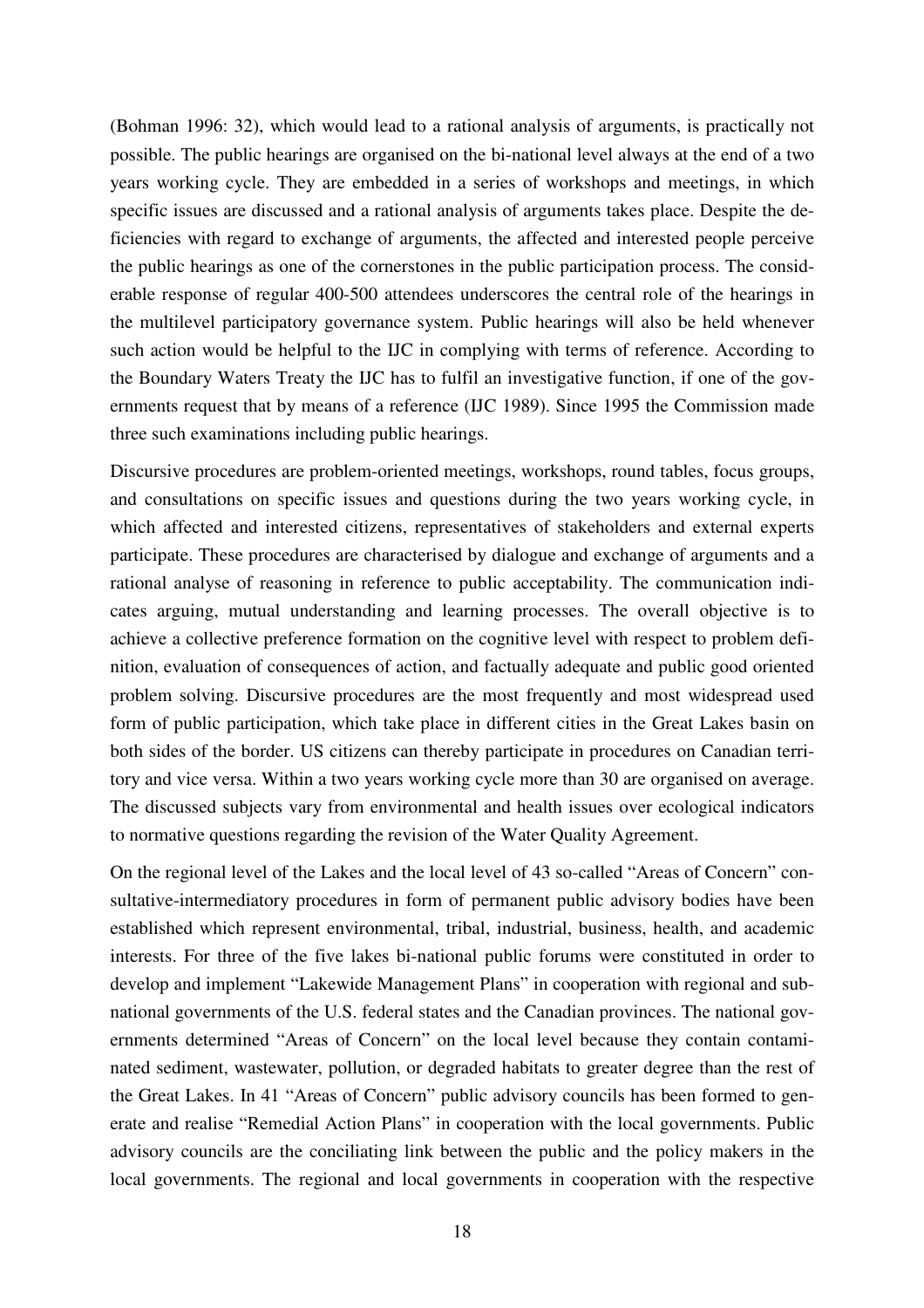public advisory body develop and implement "Lakewide Management Plans" and "Remedial Action Plans", which pursue long-term management strategies and measures to restore and maintain the integrity of the fresh water resources and the environment.

Recapitulating the practice of public participation, the institutionalisation of advisory boards and the involvement of the epistemic community in the policymaking process, a remarkably high quality of normative claims of public deliberation has been realised. The cornerstone is the contractual framework, in which democratic principles such as cooperation, publicity, public participation, transparency, and dialogic conflict settlement reflect the agreement of the USA and Canada on shared normative beliefs to protect and restore the integrity of the environment. The deliberative arenas of the political and public opinion and will formation are based on this common understanding. The principles are conceptually realised through a network and multilevel participation system. The IJC and its advisory boards form a stable and enduring institutional governance arrangement with responsible and accountable decision makers that strengthened and consolidated the role and influence of the public and the epistemic community in public policymaking. The different procedural types of public participation institutionalised in the multilevel system have both merits and disadvantages. On this account it is not a single participatory form, but the functional and structural combination of different procedures that fulfils the requirements of the three-dimensional model of public deliberation with respect to equal access to political influence, argumentative action and effective policymaking. In other words, an integrative form of deliberative governance in environmental policymaking has been established, which integrates an epistemic discourse to resolve complexity, a reflective discourse to dissolve scientific uncertainty and a participatory discourse to account for mutual understanding and common clearness.

### 7. Conclusions

The Great Lakes-regime represents an extraordinary, exemplary case of transnational public deliberation in environmental policymaking whose analysis allows drawing conclusions and implications on prerequisites and means how to design a deliberative approach of public policymaking. The institutionalisation of deliberative governance for public policymaking depends on shared normative beliefs with respect to democratic claims such as cooperation, participation, publicity, transparency, mediation of interests, and dialogue-oriented conflict resolution. The more these democratic principles are translated into general and specific norms, rules and decision making procedures, the more likely is the success of public deliberation. The arrangement of deliberative arenas with argumentative-oriented procedures as platforms, on which the public can canalise its opinion and will formation and exert political influence on processes of public policymaking, is a cornerstone of public deliberation. The hierarchy between state and non-state actors can be dismantled; it evolves a horizontal, dialogue and problem solving oriented form of communication and interaction between governmental,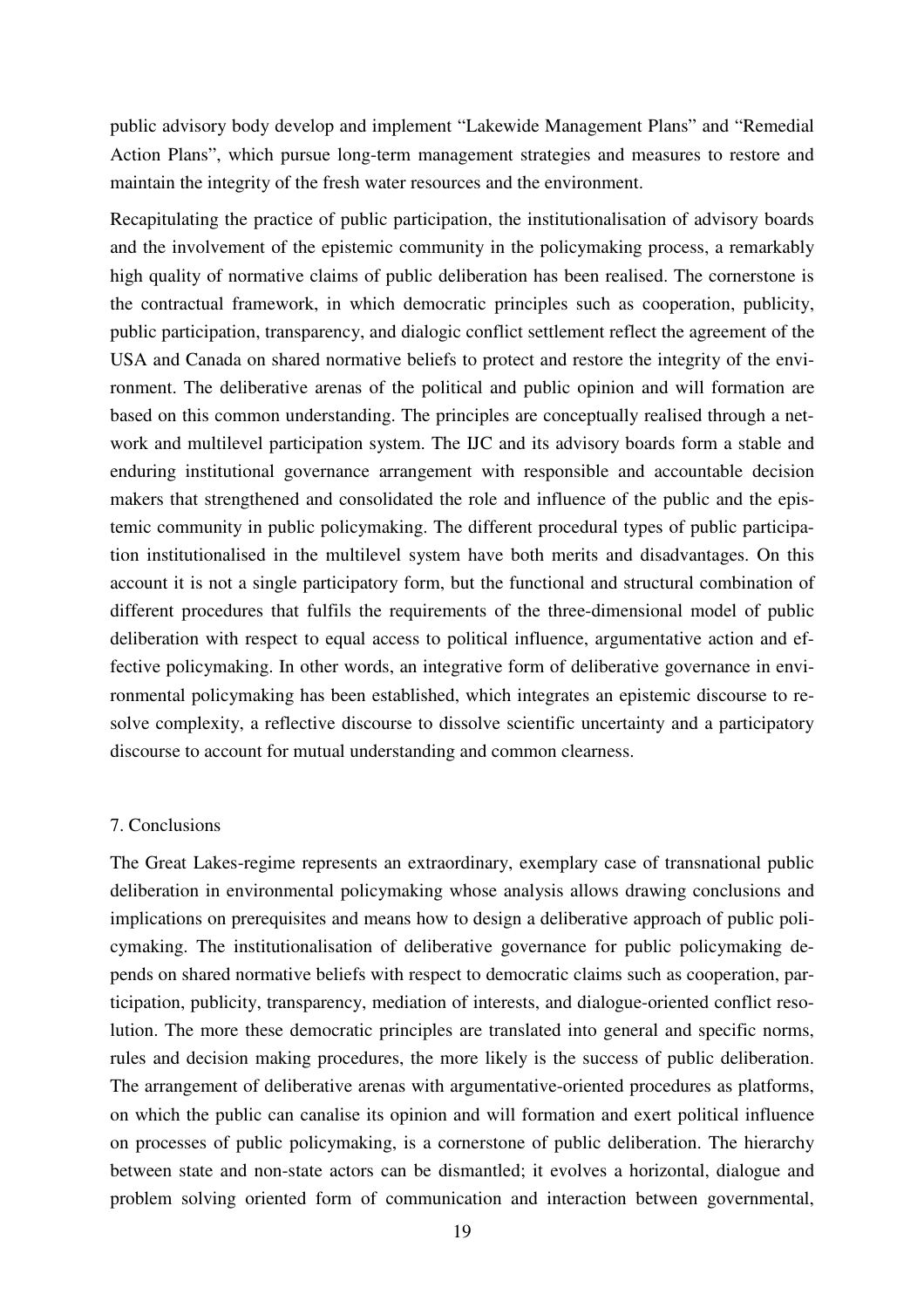civil-societal and economic actors. It would be the task of public authorities to organise such deliberative arenas. For this purpose an institutional multilevel structure consisting of an independent decision-making body and an advising "comitology" system, which is publicly accepted, might be instructive. Such an institutionalised system would have the formal authority and necessary resources to organise, moderate and coordinate different argumentative procedures on different political-institutional levels and to aggregate the outcomes of the public opinion and will formation processes. Against the background of the empirical findings in the Great Lakes-regime and the theoretical-conceptual considerations I would like to propose a participatory approach structured in three consecutive elements, which emphasises the strengths of the Great Lakes and tries to avoid its shortcomings (Klinke 2006).

- In *public, dialogue-oriented hearings* at the beginning of a working cycle "all" affected people would have access and are entitled to be heard in order to frame issues, to set an agenda and to determine topics and priorities for the public participation in the forthcoming working cycle. First, representatives of the decision making body and the advisory committees as well as participants from the public would have the chance to declaim those issues and questions, which are relevant from their perspectives. In a discussion the participants would then filter out those aspects, which are of collective interest and should be treated in argumentative procedures.
- In *discursive procedures* specific problem-oriented, cognitive and/or normative issues, which were selected in the public hearings, will be discussed and clarified. On the basis of systematic expert and lay knowledge the participants develop a common problem definition, evaluate consequences of action and elaborate problem solving options. For this purpose the transnational advisory boards compile a catalogue of respective questions. In a first segment of the discursive procedure recognised experts from different areas would answer these questions to provide an acceptable cognitive basis. In a second segment representatives of stakeholders would bring forward their opinions and views and justify them with publicly acceptable reasons. In the third and last segment experts, stakeholder representatives and the public in the plenum would discuss the reasons and suggestions in the answers in order to find out the scope of consensus or dissent.
- In a linkage of *public advisory bodies* and *citizen panels* affected people on a regional and local level would develop tangible problem solving concepts in the rule implementation process. The results from the discursive procedures, which take place in an overall context, would be transferred to decentralised units. The objective is to tailor and to implement the proposed problem solving options from the discursive procedures to the regional and local prerequisites and means. The public advisory bodies are the link between the local governments and the affected population. In cooperation with local authorities they organise citizen panels for a specific period in order to work out concrete coping mechanisms and measures.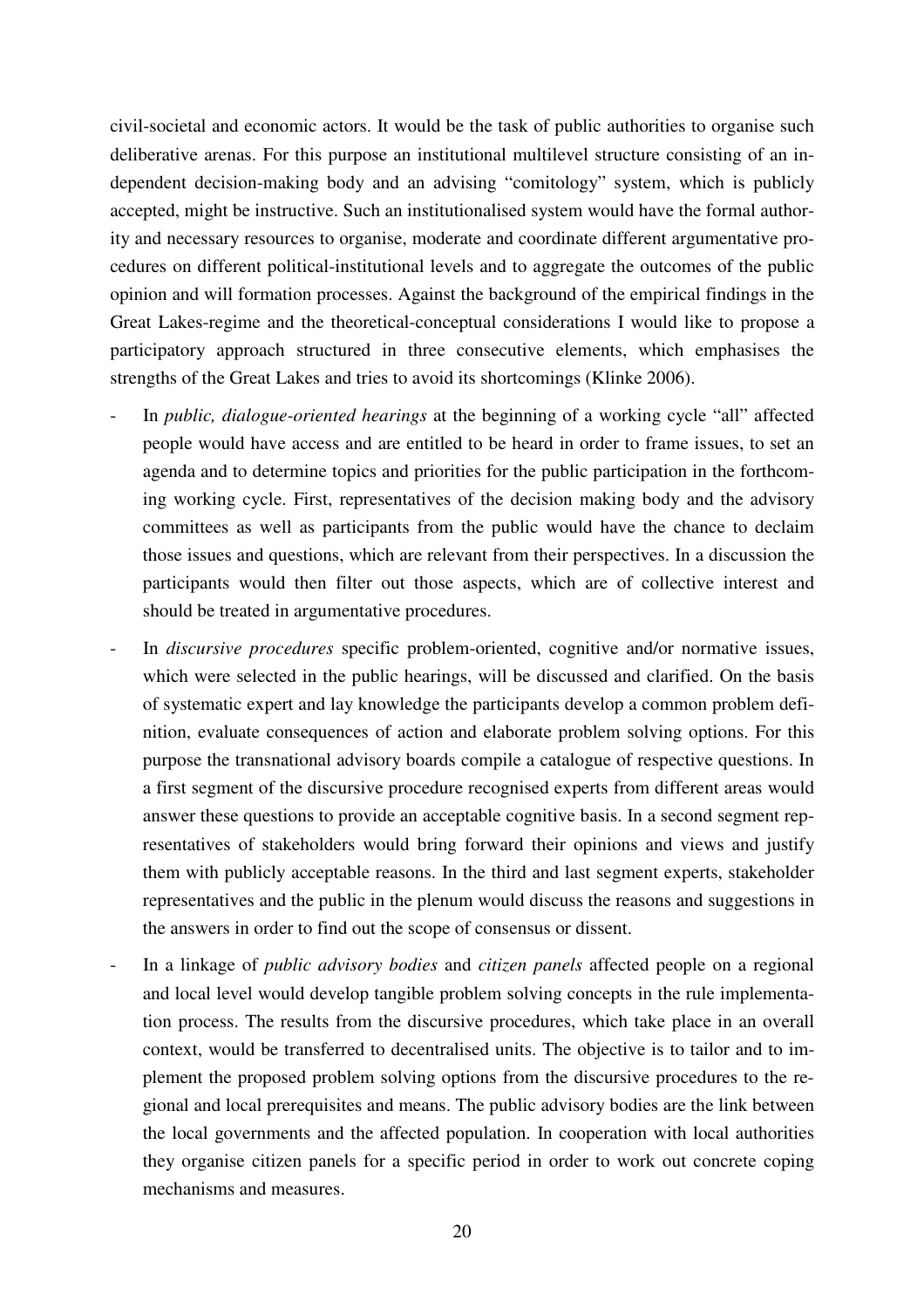Within the multilevel participation system the different deliberative arenas with the different participatory procedures are loosely coupled, i.e. the opinion and will formation in a deliberative arena may not produce a mandatory decision for other deliberative arenas (cf. Benz 1998: 215). Thus, the important function of aggregation of public input and the political decision making remain in the hands of a transnational decision making body and advisory boards. The political influence of the public is based on the convincing power of reasons and proposals. The reasoning through publicly acceptable common good rationality is the political influence that motivates political bodies to consider the proposed problem solving. For the success of public policymaking through public deliberation it is important, that the decision-making and advisory bodies take into account and condense unadulterated and reliably the public input. Thereby they can (re)gain credibility and trustworthiness.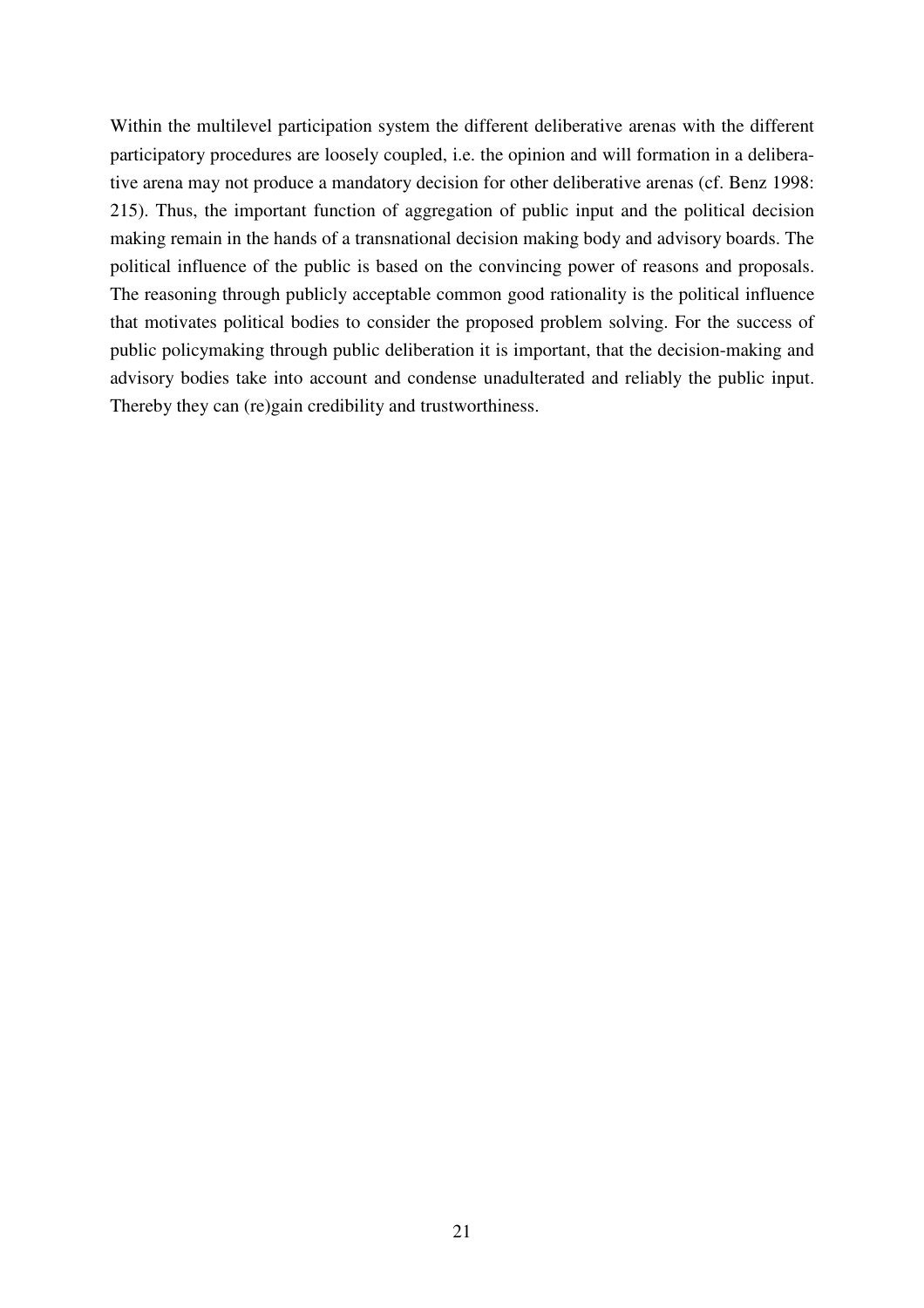References

Beck, U. (2004) Cosmopolitical realism: on the distinction between cosmopolitanism in philosophy and the social sciences, *Global Networks*, 4, 2, 131-156.

Bingham, G. (1986) *Resolving Environmental Dispute. A Decade of Experience*. Washington: The Conservation Foundation.

Bohman, J. (1996) *Public Deliberation. Pluralism, Complexity, and Democracy*, Cambridge: MIT Press.

Bohman, J (1997) Deliberative Democracy and Effective Social Freedom: Capabilities, Resources and Opportunities. In: J. Bohman and W. Rehg (eds.), *Deliberative Democracy. Essays on Reason and Politics*. Cambridge: MIT Press, 321-348.

Bohman, J. (1998) Survey Article: The Coming of Age of Deliberative Democracy, *The Journal of Political Philosophy*, 6, 4, 400-425.

Bohman, J. (1999) International regimes and democratic governance: political equality and influence in global institutions, *International Affairs*, 75, 3, 499-513.

Bohman, J. (2001) Deliberative Democracy and Its Critics, *Kettering Review*, Winter 2001, 42-51.

Bohman, J. and W. Rehg (1997) Introduction. In: J. Bohman and W. Rehg (eds.), *Deliberative Democracy. Essays on Reason and Politics*. Cambridge: MIT Press, ix-xxx.

Christiano, T. (1996) Deliberative Equality and Democratic Order. In: I. Shapiro and R. Hardin (eds.), *Political Order*. New York: New York University Press, 251-287.

Christiano, T. (1997) The Significance of Public Deliberation. In: J. Bohman and W. Rehg (eds.), *Deliberative Democracy. Essays on Reason and Politics*. Cambridge: MIT Press, 243- 277.

Cohen, J. (1989) Deliberation and Democratic Legitimacy. In: A. Hamlin and P. Pettit (eds.), *The Good Polity*. Oxford: Blackwell, 17-34.

Cohen, J. (1997) Deliberation and Democratic Legitimacy. In: J. Bohman and W. Rehg (eds.), *Deliberative Democracy. Essays on Reason and Politics*. Cambridge: MIT Press, 67-91.

Commission of the European Communities 2001: *European Governance: A White Paper*. COM (2001) 428 final. Brussels.

Cutler, A.C., V. Haufler and T. Porter, T. (eds.) (1999) *Private Authority and International Affairs*. Albany: State University of New York Press.

Dahl, R.A. (1989) *Democracy and Its Critics*. New Haven: Yale University Press.

de la Porte, C. and P. Nanz (2004) The OMC – a deliberative-democratic mode of governance? The cases of employment and pensions, *European Journal of Public Policy*, 11, 2, 267- 288.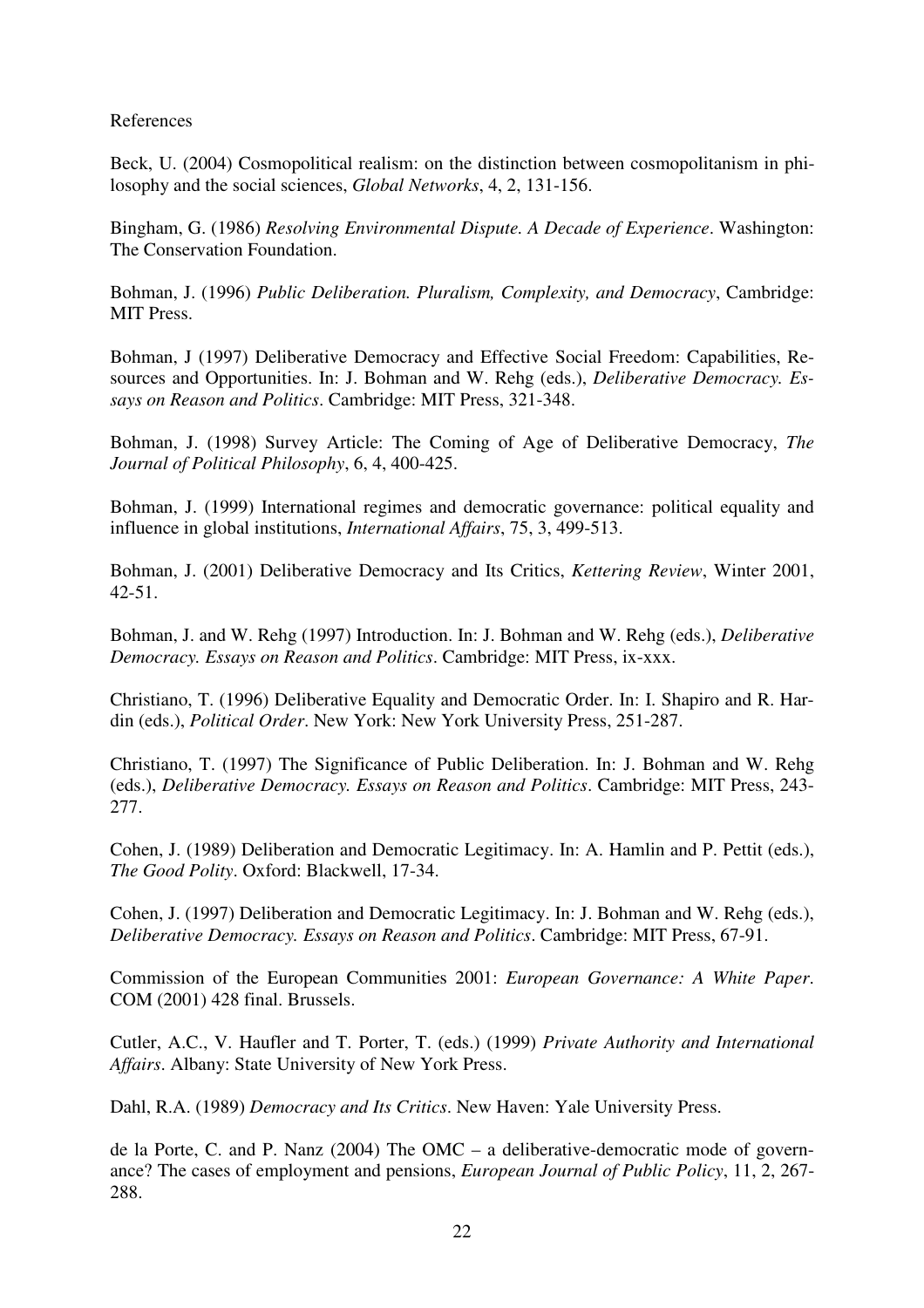Dogan, M. and R. Pahre (1990) *Creative Marginality. Innovation at the Intersections of Social Sciences*. Boulder: Westview Press.

Elliott, M.L. (1998) The Use of Mediation to Resolve Environmental Disputes in the United States. In: H. Weidner (ed.), *Alternative Dispute Resolution in Environmental Conflicts. Experiences in 12 Countries*. Berlin: Sigma, 56-64.

Eriksen, E.O. and J.E. Fossum (eds.) (2000) *Integration through Deliberation? On the Prospects for European Democracy*. London: Routledge.

Fiorino, D.J. (1995) Regulatory Negotiation as a Form of Public Participation. In: O. Renn, T. Webler and P.M. Wiedemann (eds.), *Fairness and Competence in Citizen Participation. Evaluating New Models for Environmental Discourse*. Dordrecht: Kluwer, 223-238.

Forst, R. (2001) The Rule of Reasons. Three Models of Deliberative Democracy, *Ratio Juris*, 14, 4, 345-378.

Funtowicz, S.O. and J.R. Ravetz (1990) *Uncertainty and Quality in Science for Policy*. Dordrecht: Kluwer.

Gehring, T. (2004) Internationale Institutionen, *Global Governance* und Steuerungsfragen, *Zeitschrift für Internationale Beziehungen*, 11, 2, 333-340.

Goldberg, S.B., F.E.A. Sander and N.H. Rogers (eds.) (1992) *Dispute Resolution. Negotiation, Mediation and Other Processes*. Boston: Little Brown.

Grande, E. and M. Jachtenfuchs (eds.) (2000) *Wie problemlösungsfähig ist die EU? Regieren im europäischen Mehrebenensystem*. Baden-Baden: Nomos.

Haas, P.M. (1992) Introduction: epistemic communities and international policy coordination. In: P.M. Haas (ed.), *Knowledge, Power, and International Policy Coordination. Special Issue of International Organization*, 46, 1, 1-35.

Habermas, J. (1984) *The Theory of Communicative Action. Vol. 1. Reason and the Rationalization of Society*. London: Heinemann Education.

Habermas, J. (1996) *Between Facts and Norms. Contributions to a Discourse Theory of Law and Democracy*. Cambridge: MIT Press.

Harrison, K. and G. Hoberg (1994) *Risk, Science, and Politics*. Montreal: McGill-Queen´s University Press.

Héritier, A. (ed.) (2002) *Common Goods. Reinventing European and International Governance*. Oxford: Rowman & Littlefield Publishers.

Holzinger, K. (2001) Negotiations in Public-Policymaking: Exogenous Barriers to Successful Dispute Resolution, *Journal of Public Policy*, 21, 1, 71-96.

Huntington, S. (1991) *The Third Wave. Democratization in the Late Twentieth Century*. Norman: University of Oklahoma Press.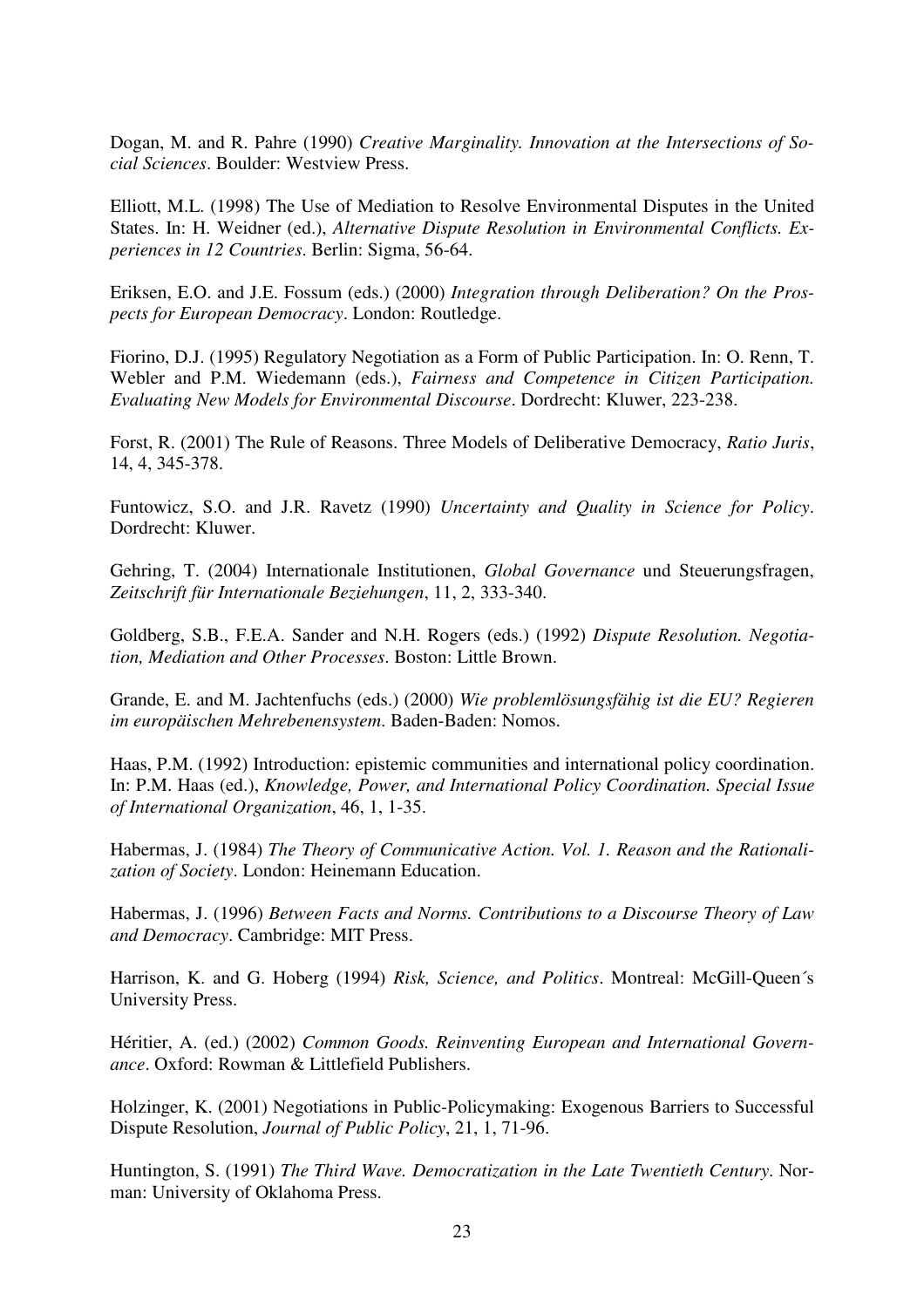IJC, International Joint Commission (1909) *Treaty between the United States and Great Britain Relating to Boundary Waters, and Questions Arising Between the United States and Canada*. Washington.

IJC, International Joint Commission (1989) *Great Lakes Water Quality Agreement of 1978. Agreement, with Annexes and Terms of Reference, between the United States and Canada signed at Ottawa November 22, 1978 and Phosphorus Load Reduction Supplement signed October 16, 1983 as amended by Protocol signed November 18, 1987*. Ottawa: IJC.

IJC, International Joint Commission (1991) *Air Quality Agreement. Agreement Between the Government of Canada and the Government of the United States of America on Air Quality* 

Jachtenfuchs, M. (2003) Regieren jenseits der Staatlichkeit. In: G. Hellmann, K.D. Wolf and M. Zürn (eds.), *Die neuen Internationalen Beziehungen. Forschungsstand und Perspektiven in Deutschland*. Baden-Baden: Nomos, 495-518.

Joerges, C. and J. Neyer (1997) From Intergovernmental Bargaining to Deliberative Political Processes: The Constitutionalisation of Comitology, *European Law Journal*, 3, 3, 273-299.

Kennedy, P., D. Messner and F. Nuscheler (eds.) (2002) *Global Trends and Global Governance*. London: Pluto Press.

Klinke, A. (2006) *Demokratisches Regieren jenseits des Staates. Deliberative Politik im nordamerikanischen Große Seen-Regime*. Opladen: Barbara Budrich Publisher.

Klinke, A. and O. Renn (2002) A New Approach to Risk Evaluation and Management: Risk-Based, Precaution-Based and Discourse-Based Strategies, *Risk Analysis*, 22, 6, 1071-1094.

Knight, J. and J. Johnson (1994) Aggregation and Deliberation: On the possibility of Democratic Legitimacy, *Political Theory*, 22, 2, 277-296.

Knight, J. and J. Johnson (1997) What Sort of Equality Does Deliberative Democracy Require?. In: J. Bohman and W. Rehg (eds.), *Deliberative Democracy. Essays on Reason and Politics*. Cambridge: MIT Press, 279-319.

Kohler-Koch, B. and R. Eising (eds.) (1999) *The Transformation of Governance in the European Union*. London: Routledge.

Mayer, P., V. Rittberger and M. Zürn (1993) Regime Theory: State of the Art and Perspectives. In: V. Rittberger (ed.), *Regime Theory and International Relations*. Oxford: Clarendon, 391-430.

Neyer, J. (2003) Discourse and Order in the EU: A Deliberative Approach to Multi-Level Governance, *Journal of Common Market Studies*, 41, 4, 687-706.

Offe, C. (2001) Wessen Wohl ist das Gemeinwohl?. In: L. Wingert and K. Günther (eds.), *Die Öffentlichkeit der Vernunft und die Vernunft der Öffentlichkeit*. Frankfurt/M.: Suhrkamp, 459- 488.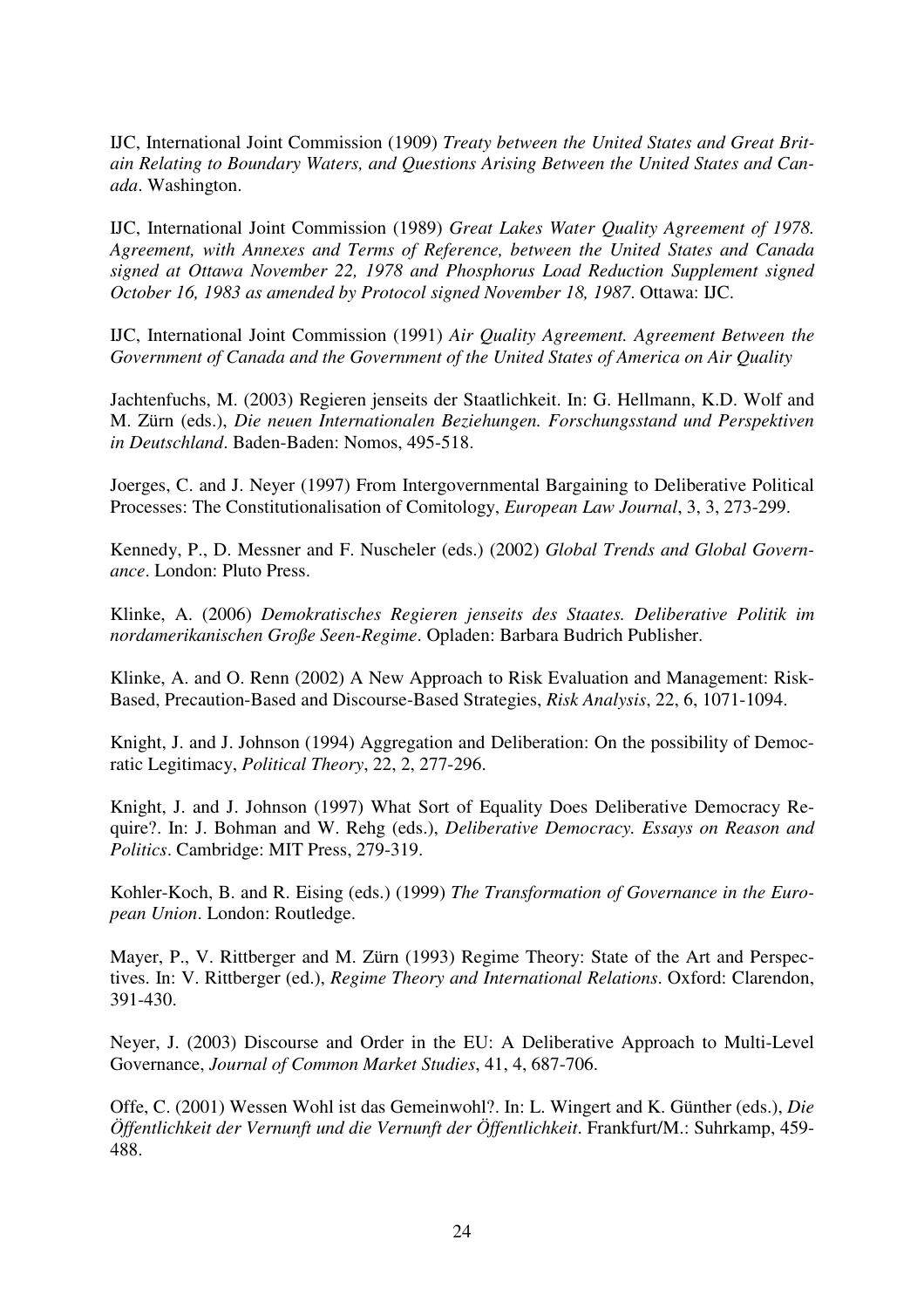Offe, C. and U.K. Preuss (1991) Democratic Institutions and Moral Ressources. In: Held, D. (ed.), *Political Theory Today*. Cambridge: Polity Press, 143-171.

Reinicke, W.H. (1998) *Global Public Policy. Governing without Government?*. Washington: Brookings Institution Press.

Renn, O. (1999a) Participative Technology Assessment: Meeting the Challenges of Uncertainty and Ambivalence, *Futures Research Quarterly*, 15, 3, 81-97.

Renn, O. (1999b) Diskursive Verfahren der Technikfolgenabschätzung. In: Petermann, T. and R. Coenen (eds.), *Technikfolgenabschätzung in Deutschland. Bilanz und Perspektiven*. Frankfurt/M.: Campus, 115-130.

Renn, O. and A. Klinke (2001) Public Participation Across Borders. In: J. Linneroth-Bayer, R. Löfstedt and G. Sjöstedt (eds.), *Transboundary Risk Management*. London: Earthscan, 245-278.

Renn, O., T. Webler, H. Rakel, P. Dienel and B. Johnson (1993) Public Participation in Decision Making: A Three-Step-Procedure, *Policy Sciences*, 26, 189-214.

Renn, O., T. Webler and P.M. Wiedemann (eds.) (1995) *Fairness and Competence in Citizen Participation*. Dordrecht: Kluwer.

Rosenau, J.N. and E.-O.Czempiel (eds.) (1992) *Governance without Government: Order and Change in World Politics*. Cambridge: Cambridge University Press.

Schmalz-Bruns, R. (1999) Deliberativer Supranationalismus. Demokratisches Regieren jenseits des Nationalstaats, *Zeitschrift für Internationale Beziehungen*, 6, 2, 185-244.

Schneider, E., B. Oppermann and O. Renn (1998) Implementing Structured Participation for Regional Level Waste Management Planning, *Risk, Health, Safety and Environment*, 9, 379- 395.

Sigurdson, S.G. (1998) Resolving Resources and Environmental Disputes: The Canadian Responses. In: H. Weidner (eds.), *Alternative Dispute Resolution in Environmental Conflicts. Experiences in 12 Countries*, Berlin: Sigma, 106-117.

Sinclair, T.J. (ed.) (2004) *Global Governance. Critical Concepts in Political Science*. London: Routledge.

Take, I. (2002) *NGOs im Wandel. Von der Graswurzel auf das diplomatische Parkett*. Wiesbaden: Westdeutscher Verlag.

Teague, P. (2001) Deliberative Governance and EU Social Policy, *European Journal of Industrial Relations*, 7, 1, 7-26.

van Asselt, M.B.A. (2000) *Perspectives on Uncertainty and Risk*. Dordrecht: Kluwer.

Webler, T. (1999) The Craft and Theory of Public Participation: A Dialectical Process, *Journal of Risk Research*, 2, 1, 55-71.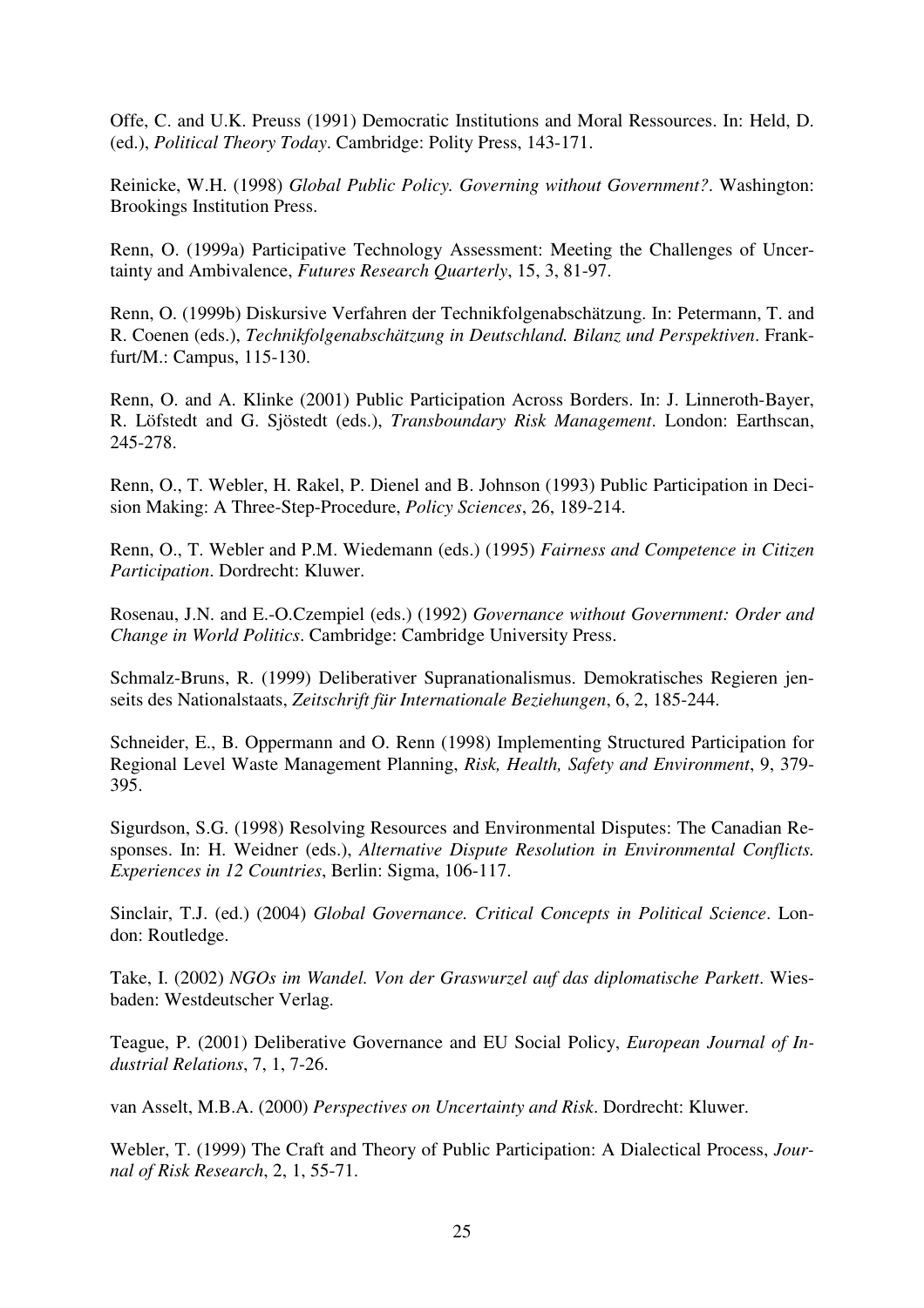Weidner, H. (ed.) (1998) *Alternative Dispute Resolution in Environmental Conflicts. Experiences in 12 Countries*. Berlin: Sigma.

Wilkinson, R. and S. Hughes (eds.) (2002) *Global Governance. Critical Perspectives*. London: Routledge.

Wolf, K.D. (1999) The New Raison d'Etat as a Problem for Democracy in World Society, *European Journal of International Relations*, 5, 3, 333-363.

Yosie, T.F. and T.D. Herbst (1998) Managing and Communicating Stakeholder-Based Decision Making, *Human and Ecological Risk Assessment*, 4, 643-646.

Zangl, B. and M. Zürn (1996) Argumentatives Handeln bei internationalen Verhandlungen, *Zeitschrift für Internationale Beziehungen*, 3, 2, 341-366.

Zürn, M. (2003) Die Entwicklung der Internationalen Beziehungen im deutschsprachigen Raum nach 1989. In: G. Hellmann, K.D. Wolf and M. Zürn (eds.), *Die neuen Internationalen Beziehungen. Forschungsstand und Perspektiven in Deutschland*. Baden-Baden: Nomos, 21- 46.

Zürn, M. (2002) Societal denationalization and global governance. In: M. Ougaard and R. Higgot (eds.), *Towards a Global Polity*. London: Routledge.